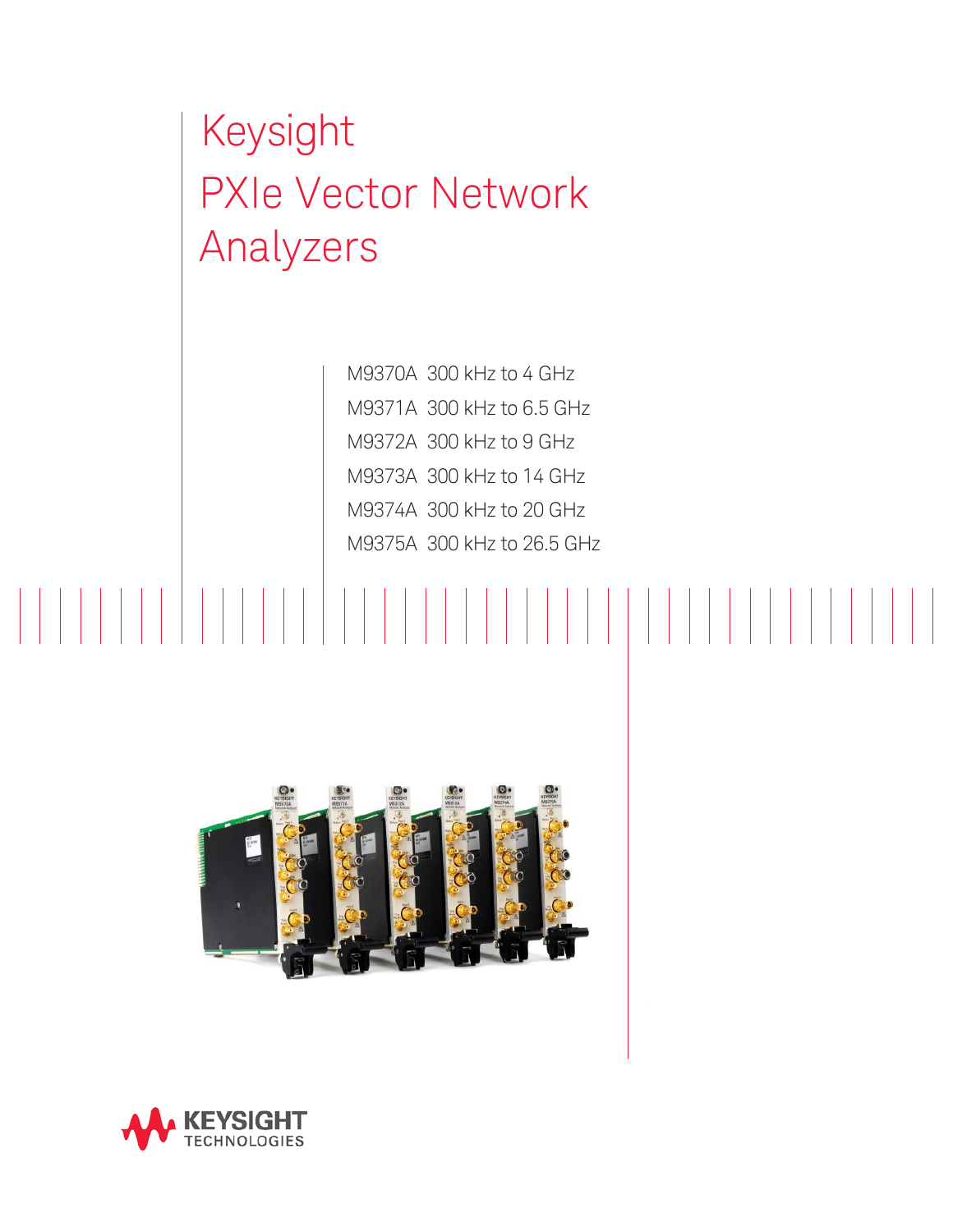### **Drive down the size of test**

When you need to measure basic S-parameters, the right mix of speed, performance and footprint gives you an edge. Sharpen your edge with the Keysight PXI vector network analyzer (VNA), ideal for:

- Wireless manufacturing test
- Handset component test
- Aerospace/defense depot maintenance level testing
- Aerospace/defense manufacturing test

#### Get more VNA in less space

The Keysight PXI VNA is a full two-port VNA that fits in just one slot. The PXI VNA also performs fast, accurate measurements and reduces your cost-of-test by letting you simultaneously characterize many devices -- two-port or multiport -- using a single PXI chassis.

It offers the best PXI VNA performance on key specifications such as dynamic range, measurement speed, and trace noise. Each module is a completely independent two-port network analyzer and up to 16 modules can be added to a chassis for multi-site and multiport applications. All ports are fully synchronous so multiple ports can be measured simultaneously with multiport error correction applied. For more information, see page [28.](#page-27-0)

#### Achieve confidence and continuity in measurements

The M937xA extends Keysight's expertise in metrology to the modular form factor. It provides the same quality results you have come to expect in our vector network analyzers. Here are a few examples of ways that we continue to provide measurement quality and continuity.

- Dynamic range: > 114 dB at 9 GHz, > 110 dB at 20 GHz
- Trace noise: < 0.003 dB
- Sweep speed: 18 to 33 msec across 401 points
- Maximum leveled power: up to +7 dBm
- Stability: 0.005 dB/°C up to 4 GHz <0.02 dB/°C up to 26.5 GHz

• Electronic calibration (ECal): enables fast, easy and accurate calibrations

#### Maintain hardware compliance

The M937xA is PXI compliant and designed to benefit from fast data interfaces. The PXI VNA can be integrated with other test and automation modules in either a PXIe or Hybrid slot. The PXI format offers high performance in a small, rugged package. It is an ideal deployment platform for many automated test systems.



Pay for only the frequency range you need with the widest choice of frequency ranges from 300 kHz up to 26.5 GHz.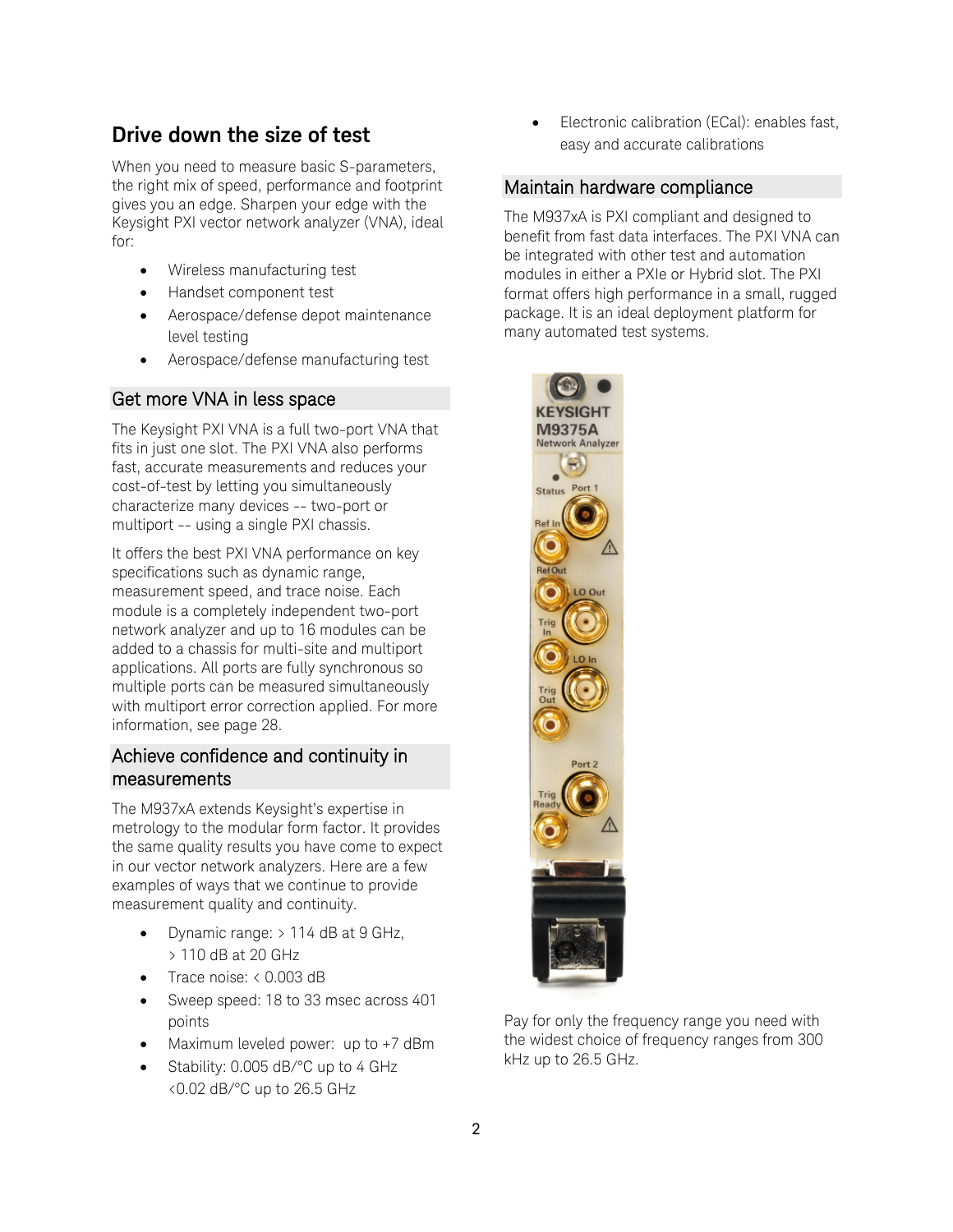### **Easy integration into test environments**

#### Software platform

Keysight soft front panels provide easy to use instrument communications. The graphical user interface guides developers through module setup using a similar look and feel as the popular PNA. Users can quickly configure the instrument parameters and perform calibrations.

#### IO Libraries

Keysight IO Libraries Suite offers fast and easy connection to both traditional and modular instruments. The Keysight IO Libraries Suite helps you by displaying all of the modules in your system, whether they are PXI, PXIe, or AXIe. From here you can view information about the installed software or launch the modules' soft front panel directly from Keysight Connection Expert (KCE). KCE offers an easy way to find the correct driver for your instrument.

#### **Drivers**

The M937xA PXI VNA is supplied with a comprehensive portfolio of module drivers, documentation, examples, and software tools to help you quickly develop test systems with your software platform of choice. The module comes with IVI-COM, IVI-C, LabVIEW and MATLAB software drivers that work in the most popular T&M development environments including, LabVIEW and LabWindows/CVI from National Instruments, MATLAB from The MathWorks, Microsoft C/ C++, C#, and VB.NET.

#### Easy software integration

To help you get started and complete complex tasks quickly, the module software support provides context sensitive help, complete documentation and code examples that allow quick module set up. These code examples can be easily modified, so that the PXI VNA can be quickly integrated into a test system. Included are

application code examples for LabVIEW, LabWindows/CVI, Visual Studio C, C++, and C#, Visual Basic, and MATLAB.



The graphical user interface guides test engineers using a similar look and feel as Keysight's popular PNA family of network analyzers

|   | 5 Parameter Setup                                   |                                                                                                                                                       |                      |        |                              |                         | Local Volkis                                                                                             |
|---|-----------------------------------------------------|-------------------------------------------------------------------------------------------------------------------------------------------------------|----------------------|--------|------------------------------|-------------------------|----------------------------------------------------------------------------------------------------------|
|   | Trace                                               | Measurement                                                                                                                                           | Fornat               | ۰      |                              |                         | Local VIVA                                                                                               |
| ٠ | m                                                   | 511                                                                                                                                                   | 528 TH               |        |                              | Run Vitati              |                                                                                                          |
|   | TR2                                                 | 521                                                                                                                                                   | MICIG                | z      |                              | Californition           | Interactive ET                                                                                           |
|   | TR3                                                 | 512                                                                                                                                                   | PHASE                |        |                              |                         | Select Standards:                                                                                        |
|   | TR4                                                 | 522                                                                                                                                                   | POLAR                | é      |                              |                         | <b>Silver der</b>                                                                                        |
|   | Sequent Freq                                        | Suit<br>(MHz)                                                                                                                                         | Stop-<br>Rw1<br>8440 | Fointe | <b>IF DW</b><br><b>PATES</b> | Payer<br>$k\text{D}(t)$ | CW<br>I<br>GSM<br>EDGE<br>O<br><b>WCDMA</b><br>CEMARIO                                                   |
| ٠ |                                                     | 700.000                                                                                                                                               | \$53,000             | xitt   | 0.198                        | bb <sup>1</sup>         | <b>EMDO</b>                                                                                              |
|   | ž                                                   | 1600,000                                                                                                                                              | 1900.008             | 20t    | 0.185                        | b'6                     | TD-SCIDMA<br>LTESM-b                                                                                     |
|   | 3                                                   | 1903.000                                                                                                                                              | 2100,000             | 431    | 0.108                        | bb <sup>1</sup>         | Select Meso involving                                                                                    |
|   | 4                                                   | 2150,000                                                                                                                                              | 2500,000             | 201    | 0.188                        | b.b.                    | Payer Security                                                                                           |
|   | 5                                                   | 2500,000                                                                                                                                              | 2700,000             | 201    | 0.100                        | D.O.                    | DC Current<br>ì<br><b>ACPR</b><br>J<br>EVR<br>Hamproca                                                   |
|   | S Personator Data File<br>GengleWra Setup Data cars | C. Seforce AppliCode MeuslStudio Power App Reference<br>Sakdion/Phase 2/PowerAnpDemoGU('bin'/Relesse<br>W. Include S-Pergmater Setup Data in Log File |                      |        |                              | Load Setup<br>Re        | <b>CERS</b><br>۰<br>Run Selected<br>Tests<br>H<br>Repeat Court<br>۵÷<br>Log Date<br>Look U While Running |

The PXI VNA's multiple programmatic interfaces allow for easy integration into test environments and reduced development time.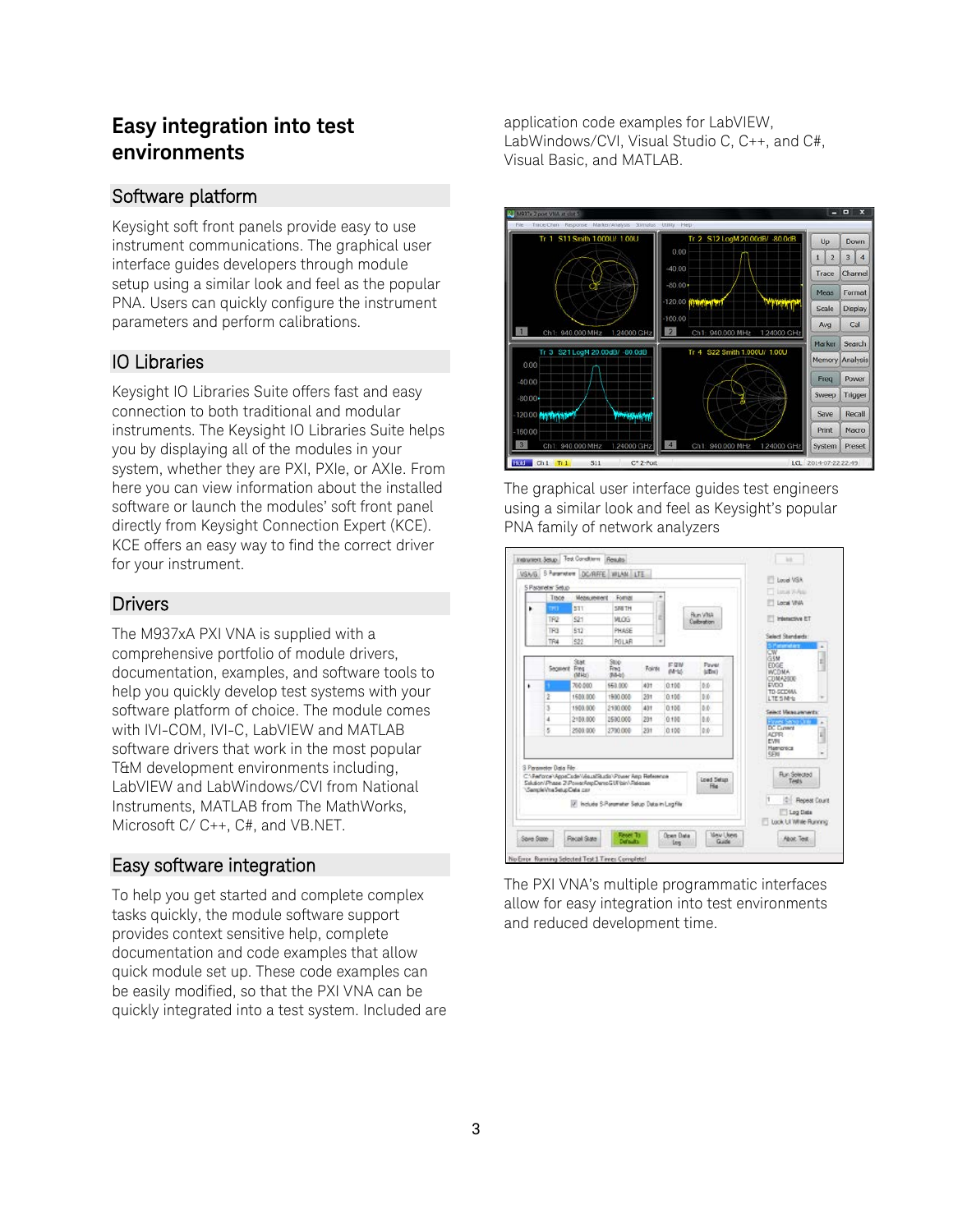## Table of Contents

| Table 4. With 85052D standard mechanical 3.5 mm calibration kit 11         |
|----------------------------------------------------------------------------|
|                                                                            |
|                                                                            |
|                                                                            |
|                                                                            |
|                                                                            |
|                                                                            |
|                                                                            |
|                                                                            |
|                                                                            |
|                                                                            |
|                                                                            |
|                                                                            |
| Table 14. Receiver compression level for 0.1 dB compression (typical)  15  |
| Table 15. Receiver compression versus test port power level (specified) 16 |
|                                                                            |
| Table 17. Magnitude trace noise (1 kHz IF bandwidth, -5 dBm power)17       |
| Table 18. Magnitude trace noise (characteristic performance,               |
| Table 19. Magnitude trace noise (typical performance, +6 dBm power)  18    |
| Table 20. Phase trace noise (1 kHz IF bandwidth, -5 dBm power)18           |
| Table 21. Phase trace noise (characteristic performance,                   |
| Table 22. Phase trace noise (typical performance, +6 dBm power)  18        |
|                                                                            |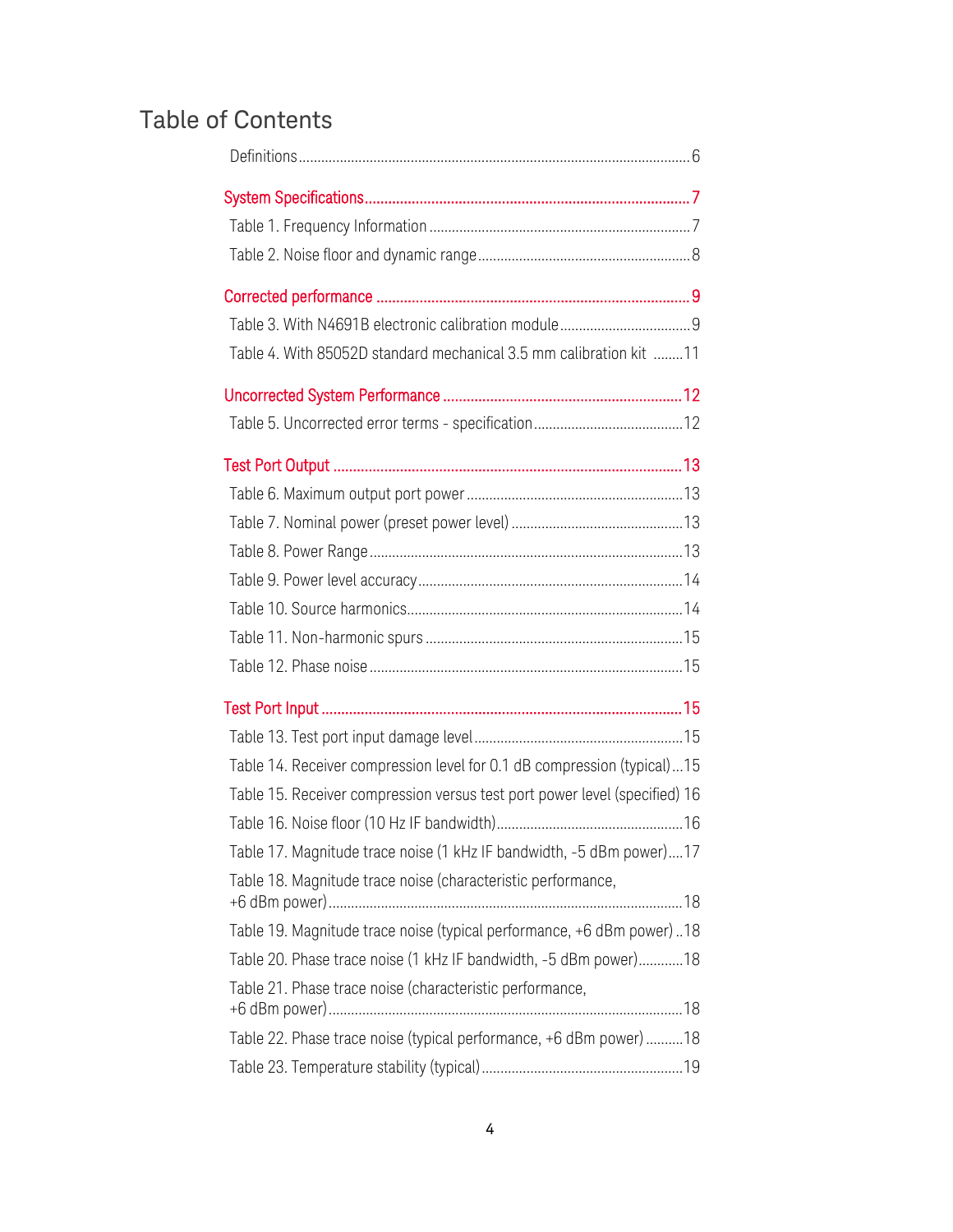| Table 26. Environmental and Physical Specifications22 |  |
|-------------------------------------------------------|--|
|                                                       |  |
|                                                       |  |
|                                                       |  |
|                                                       |  |
|                                                       |  |
|                                                       |  |
|                                                       |  |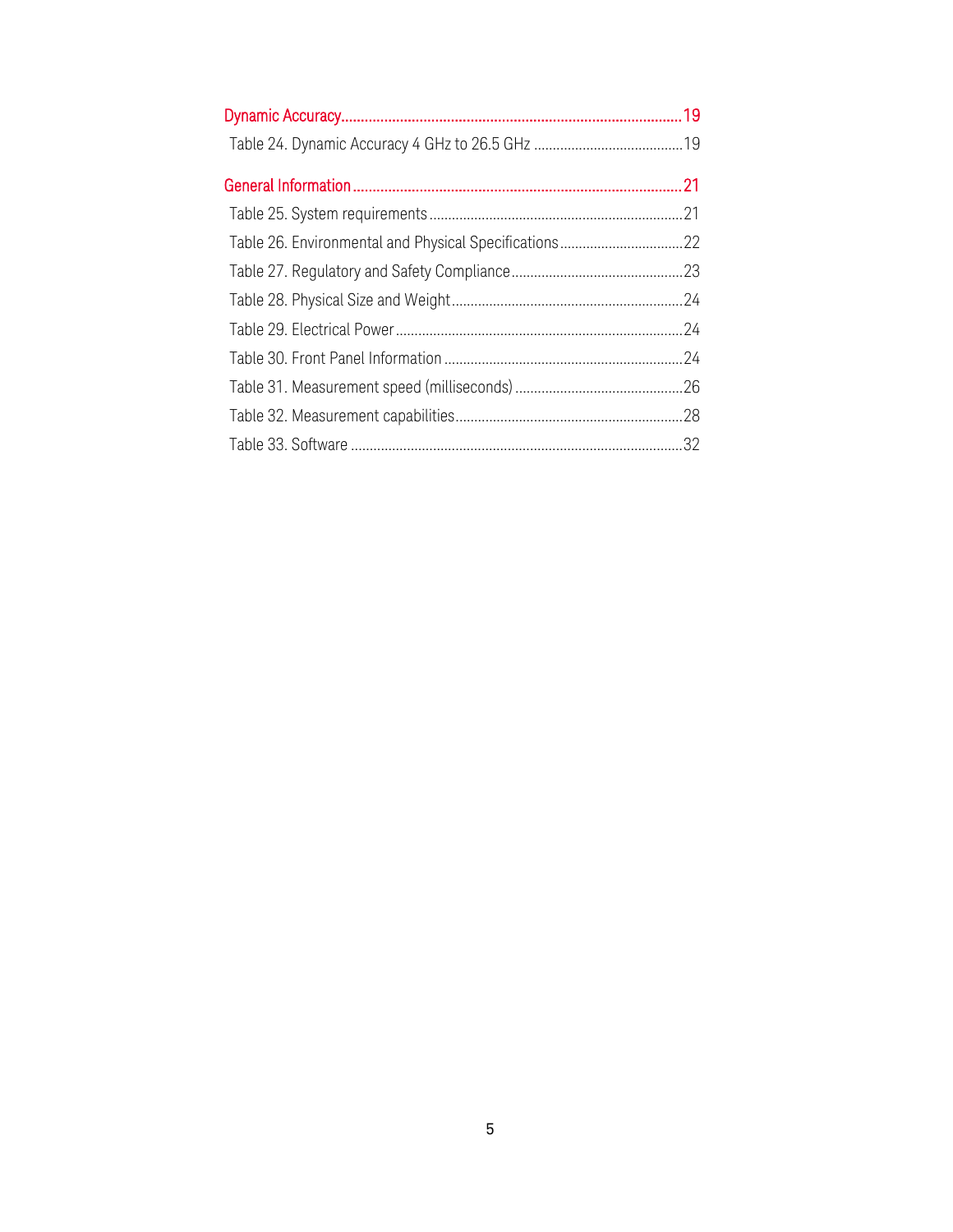#### <span id="page-5-0"></span>**Definitions**

#### Specification (spec.)

Warranted performance. Specifications include guardbands to account for the expected statistical performance distribution, measurement uncertainties, and changes in performance due to environmental conditions. All specifications and characteristics apply over a 25°C ±5°C range ambient and module temperature between 33°C to 46°C (unless otherwise stated). The following conditions must be met:

- § Instrument has been turned on for 60 minutes with PXI VNA application running.
- § Instrument is within its calibration cycle.
- § Instrument remains at a stable surrounding environment temperature (between -10°C to 55°C) for 60 minutes prior to turn-on.

#### Characteristic (char.)

A performance parameter that the product is expected to meet before it leaves the factory, but that is not verified in the field and is not covered by the product warranty. A characteristic includes the same guardbands as a specification.

#### Typical (typ.)

Expected performance of an average unit at a stable temperature between 25°C ±5°C for 60 minutes prior to turn-on and during operation; does not include guardbands. It is not covered by the product warranty. The instrument must be within its calibration cycle.

#### Nominal (nom.)

A general, descriptive term or design parameter. It is not tested, and not covered by the product warranty.

#### Calibration

The process of measuring known standards to characterize an instrument's systematic (repeatable) errors.

#### Corrected (residual)

Indicates performance after error correction (calibration). It is determined by the quality of calibration standards and how well "known" they are, plus system repeatability, stability, and noise.

#### Uncorrected (raw)

Indicates instrument performance without error correction. The uncorrected performance affects the stability of a calibration

#### Temperatures referred to in this document are defined as follows:

- § Full temperature range = individual module temperature of 10°C to 70°C, as reported by the module, and environment temperature of 0°C to 55°C.
- § Controlled temperature range = individual module temperature of 33°C to 46°C, as reported by the module, and environment temperature of 20°C to 30°C.

#### Frequency break points

For all tables in this data sheet, the specified performance at the exact frequency of a break is the degraded value of the two specifications at that frequency, unless otherwise indicated.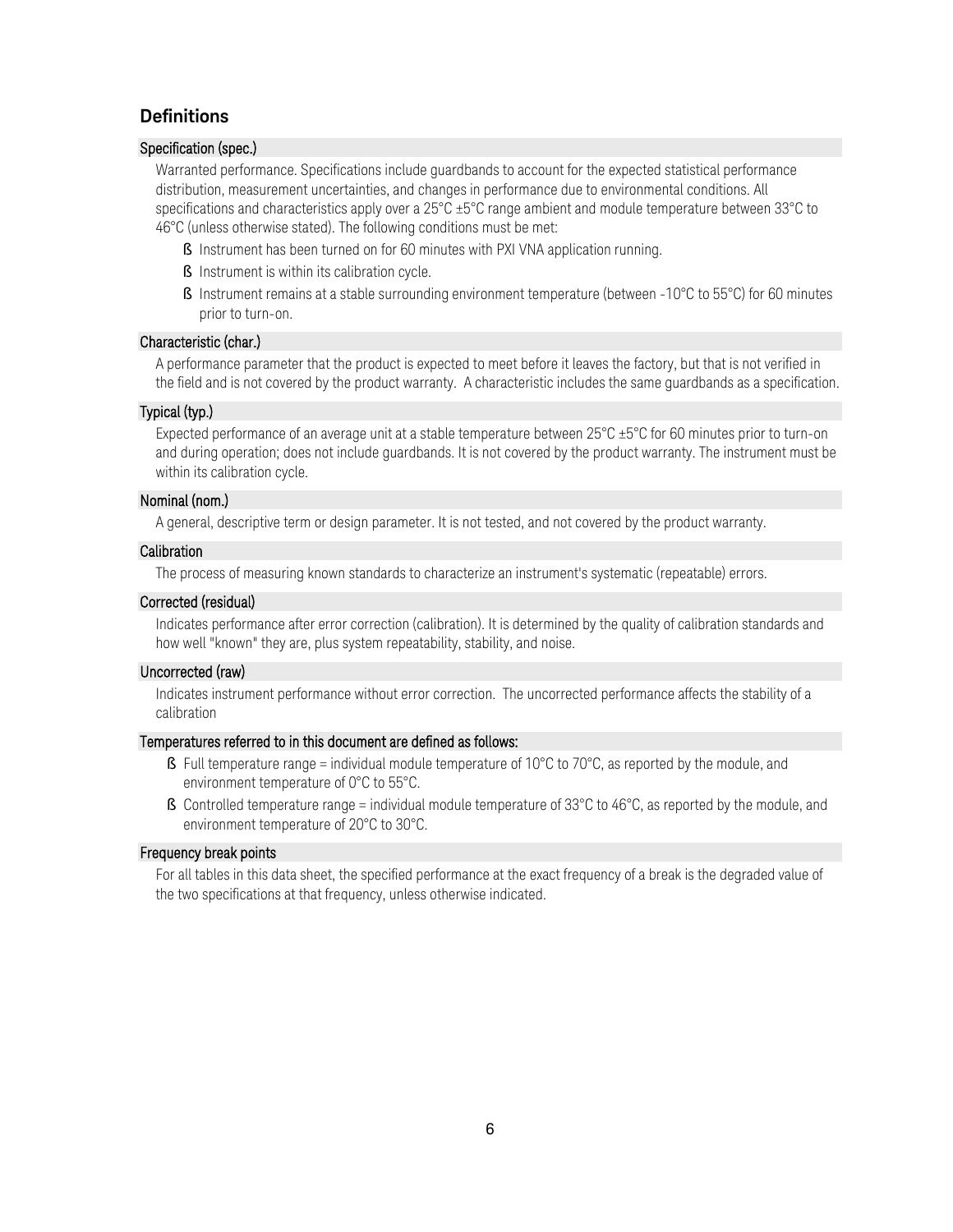### Block diagram



PXIe Vector Network Analyzer block diagram

## <span id="page-6-0"></span>**System Specifications**

<span id="page-6-1"></span>

| <b>Table 1. Frequency Information</b> |  |
|---------------------------------------|--|
|---------------------------------------|--|

| Frequency Range             |                        |  |
|-----------------------------|------------------------|--|
| Model Number                | <b>Frequency Range</b> |  |
| M9370A                      | 300 kHz to 4 GHz       |  |
| M9371A                      | 300 kHz to 6.5 GHz     |  |
| M9372A                      | 300 kHz to 9 GHz       |  |
| M9373A                      | 300 kHz to 14 GHz      |  |
| M9374A                      | 300 kHz to 20 GHz      |  |
| M9375A                      | 300 kHz to 26.5 GHz    |  |
| <b>Frequency Resolution</b> |                        |  |
| <b>Frequency Range</b>      | Specification          |  |
| 300 kHz to 2.5 GHz          | 1 Hz                   |  |
| $> 2.5$ to 5 GHz            | 2 <sub>Hz</sub>        |  |
| $> 5$ to 10 GHz             | 3 Hz                   |  |
| > 10 to 20 GHz              | 6 Hz                   |  |
| $>20$ GHz                   | 12 Hz                  |  |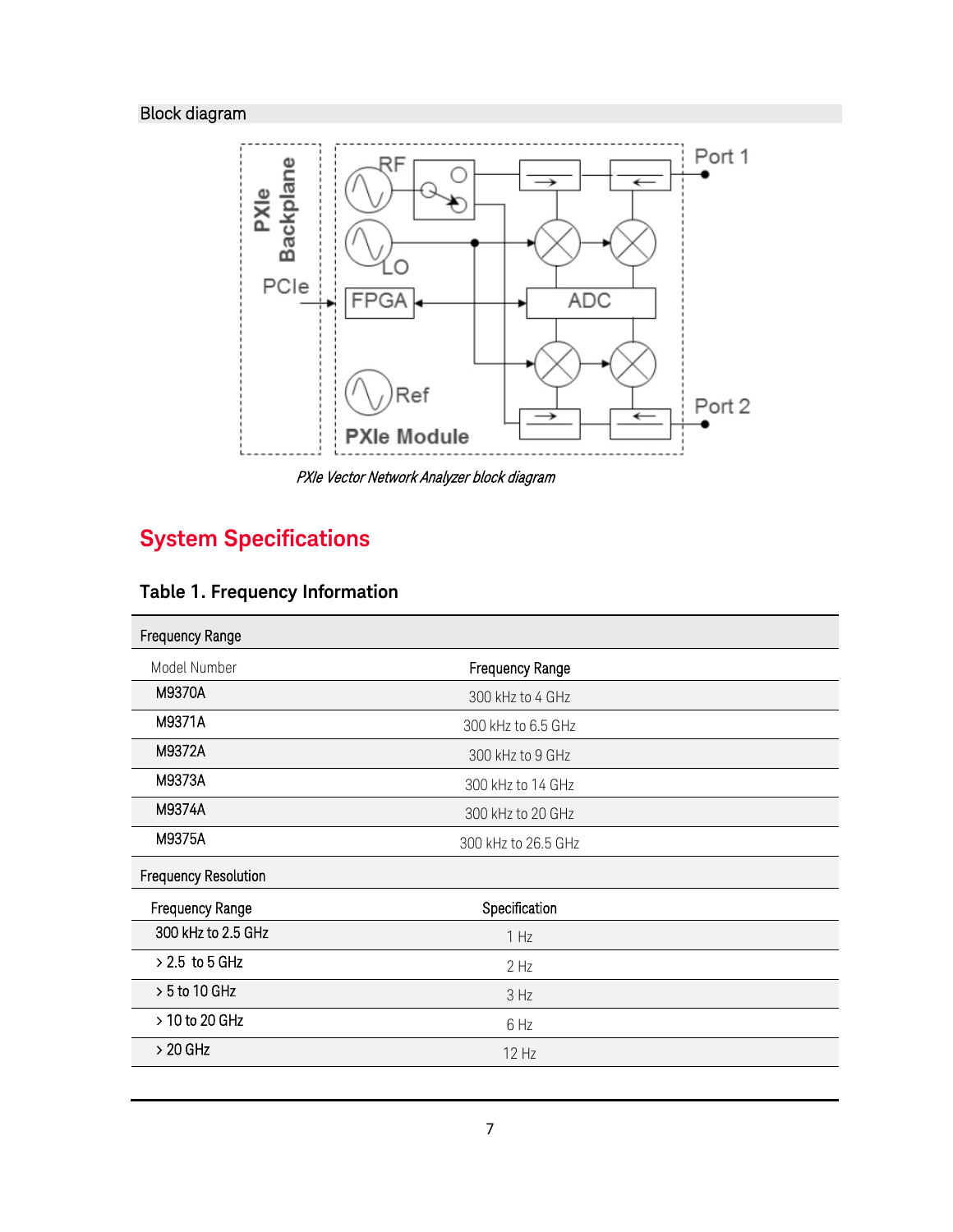| Frequency Reference   | Specification         | <b>Typical</b>                                       |
|-----------------------|-----------------------|------------------------------------------------------|
| Accuracy              | $±1$ ppm              |                                                      |
| Aging rate            |                       | < 3.5 ppm/year                                       |
| Temperature stability |                       | $±1$ ppm over 0 to 55 °C                             |
| System impedance      |                       |                                                      |
|                       | $50 \Omega$ (nominal) | 75 Ω with appropriate adapter<br>and calibration kit |

#### <span id="page-7-0"></span>**Table 2. Noise floor and dynamic range**

| Frequency range     | Noise Floor <sup>1</sup> (dBm)<br>(specification) | Dynamic Range <sup>2</sup><br>(dB) (specification) | Dynamic Range <sup>3</sup><br>(dB) (typical) | <b>Effective Dynamic</b><br>Range <sup>4</sup> (dB)<br>(characteristic) |
|---------------------|---------------------------------------------------|----------------------------------------------------|----------------------------------------------|-------------------------------------------------------------------------|
| 300 kHz to < 10 MHz |                                                   |                                                    | 111                                          | 97                                                                      |
| 10 to < 250 MHz     | -98                                               | 98                                                 | 110                                          | 95                                                                      |
| 250 MHz to 1 GHz    | $-108$                                            | 115                                                | 122                                          | 114                                                                     |
| $> 1$ to 4 GHz      | $-108$                                            | 115                                                | 122                                          | 115                                                                     |
| $> 4$ to 6.5 GHz    | $-108$                                            | 115                                                | 122                                          | 115                                                                     |
| $>6.5$ to 9 GHz     | $-108$                                            | 114                                                | 121                                          | 114                                                                     |
| $>9$ to 14 GHz      | $-108$                                            | 114                                                | 120                                          | 110                                                                     |
| $> 14$ to 18 GHz    | $-108$                                            | 112                                                | 119                                          | 100                                                                     |
| $> 18$ to 20 GHz    | $-108$                                            | 110                                                | 118                                          | 98                                                                      |
| > 20 to 24 GHz      | -98                                               | 95                                                 | 104                                          | 82                                                                      |
| $> 24$ to 26.5 GHz  |                                                   |                                                    | 95                                           | 65                                                                      |

j

<span id="page-7-1"></span><sup>&</sup>lt;sup>1</sup> Noise floor in a 10 Hz IF bandwidth

<span id="page-7-2"></span> $^2$  System dynamic range = source maximum output power minus receiver noise floor at 10 Hz IF bandwidth. Does not include single module crosstalk effects.

<span id="page-7-3"></span> $3$  System dynamic range = source maximum output power minus receiver noise floor at 10 Hz IF bandwidth. Does not include single module crosstalk effects.

<span id="page-7-4"></span><sup>&</sup>lt;sup>4</sup> Effective dynamic range is when the crosstalk is greater than the noise floor, and thus crosstalk limits the dynamic range. Crosstalk only limits the dynamic range for IF bandwidths < 1 kHz.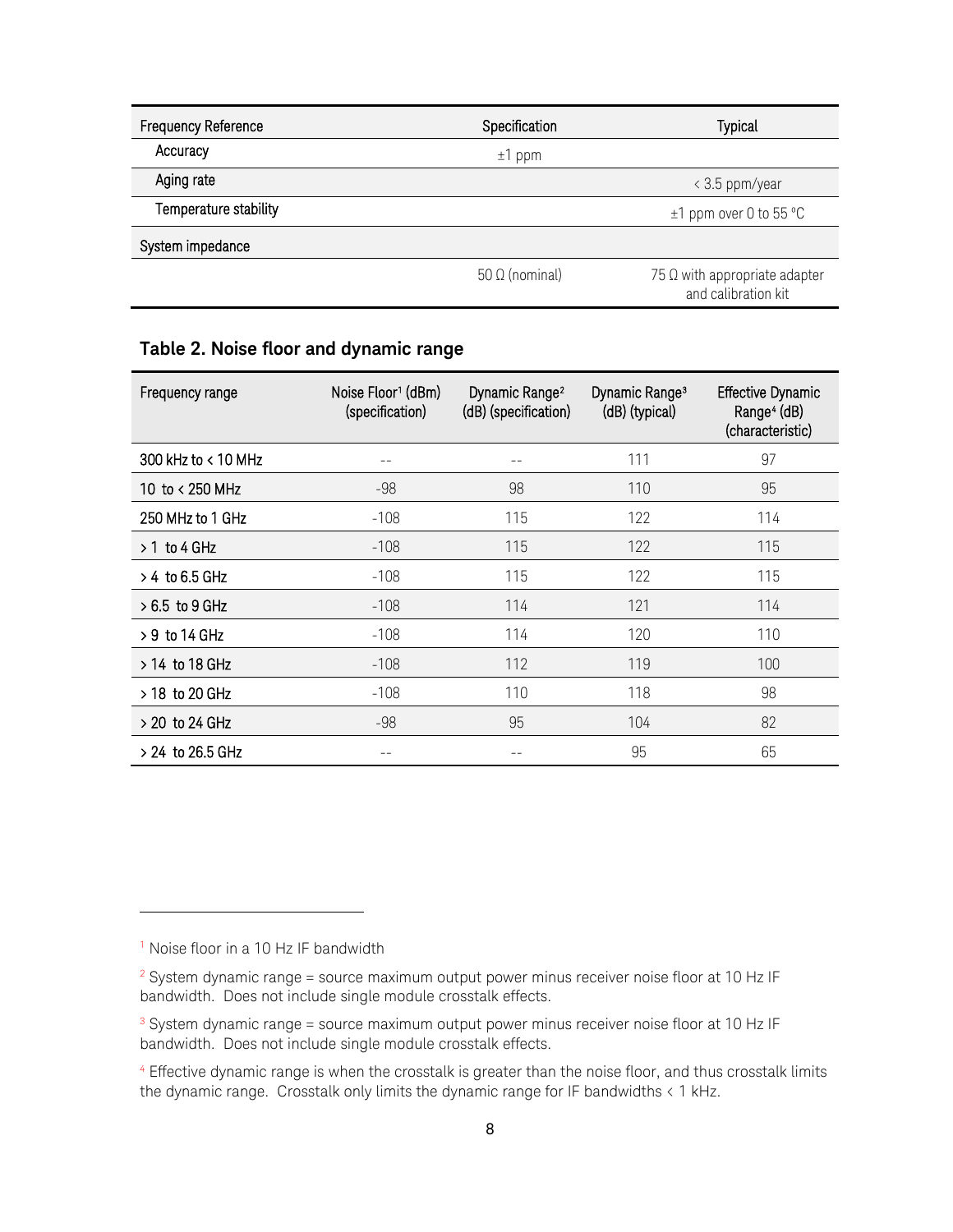#### Custom Uncertainty Calculator

This document provides technical specifications for the corrected performance of the PXI VNA using either the N4691B Electronic Calibration Module, or the 85052D Standard Mechanical Calibration Kit. To determine transmission and reflection uncertainty curves with other calibration kits, please download our free Uncertainty Calculator fro[m http://www.keysight.com/find/na\\_calculator](http://www.keysight.com/find/na_calculator) to generate the curves for your specific calibration kit.

### <span id="page-8-0"></span>**Corrected performance**

-

#### <span id="page-8-1"></span>**Table 3. With N4691B electronic calibration module[5](#page-8-2)**

Corrected error terms (dB) - 300 kHz to 24 GHz

| Frequency              | Directivity | Source<br>match | Load<br>match | Transmission tracking |                    | Reflection tracking |                    |
|------------------------|-------------|-----------------|---------------|-----------------------|--------------------|---------------------|--------------------|
|                        |             |                 |               | Mag                   | Phase <sup>°</sup> | Mag                 | Phase <sup>°</sup> |
| 300 kHz to $\lt$ 2 MHz | 31          | 29              | 28            | ±0.195                | ±1.289             | ±0.110              | ±0.726             |
| 2 MHz to 1 GHz         | 52          | 47              | 47            | ±0.022                | ±0.145             | ±0.020              | ±0.132             |
| $> 1$ to 2 GHz         | 52          | 47              | 47            | ±0.022                | ±0.148             | ±0.020              | ±0.132             |
| $> 2$ to 4 GHz         | 48          | 45              | 44            | ±0.036                | ±0.238             | ±0.030              | ±0.198             |
| $>$ 4 to 6.5 GHz       | 48          | 45              | 44            | ±0.040                | ±0.262             | ±0.030              | ±0.198             |
| $>6.5$ to 9 GHz        | 48          | 45              | 43            | ±0.042                | ±0.279             | ±0.030              | ±0.198             |
| $>9$ to 14 GHz         | 46          | 42              | 40            | ±0.059                | ±0.392             | ±0.040              | ±0.264             |
| $>$ 14 to 20 GHz       | 46          | 42              | 40            | ±0.062                | ±0.407             | ±0.040              | ±0.264             |
| $>$ 20 to 24 GHz       | 44          | 40              | 37            | ±0.084                | ±0.556             | ±0.050              | ±0.330             |

<span id="page-8-2"></span><sup>5</sup> Measured with 10 Hz IF bandwidth, no averaging applied to data, environmental temperature = 23 °C (±3 °C) with < 1 °C deviation from calibration temperature, isolation calibration performed.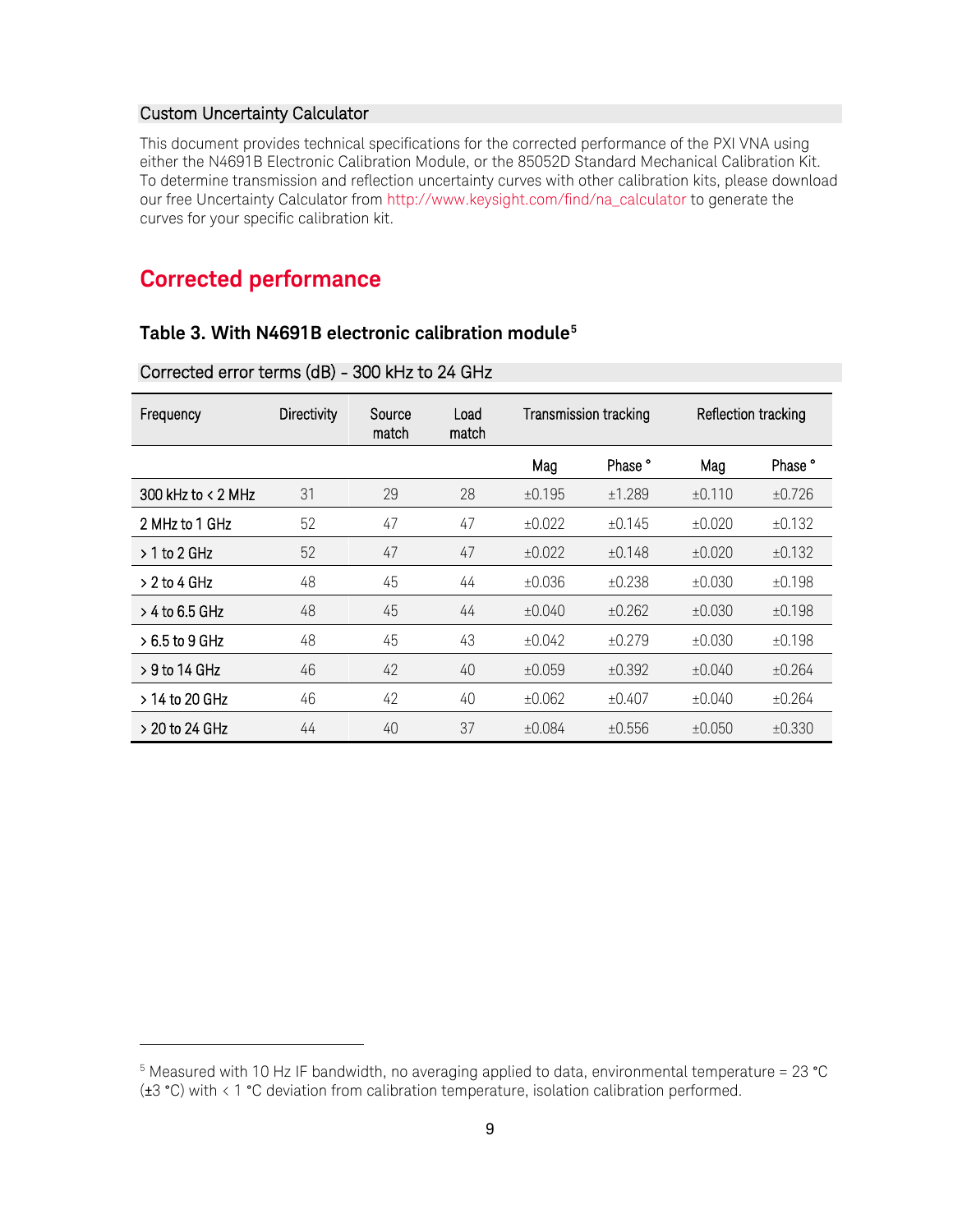#### Transmission uncertainty (magnitude and phase)



Reflection uncertainty (magnitude and phase)

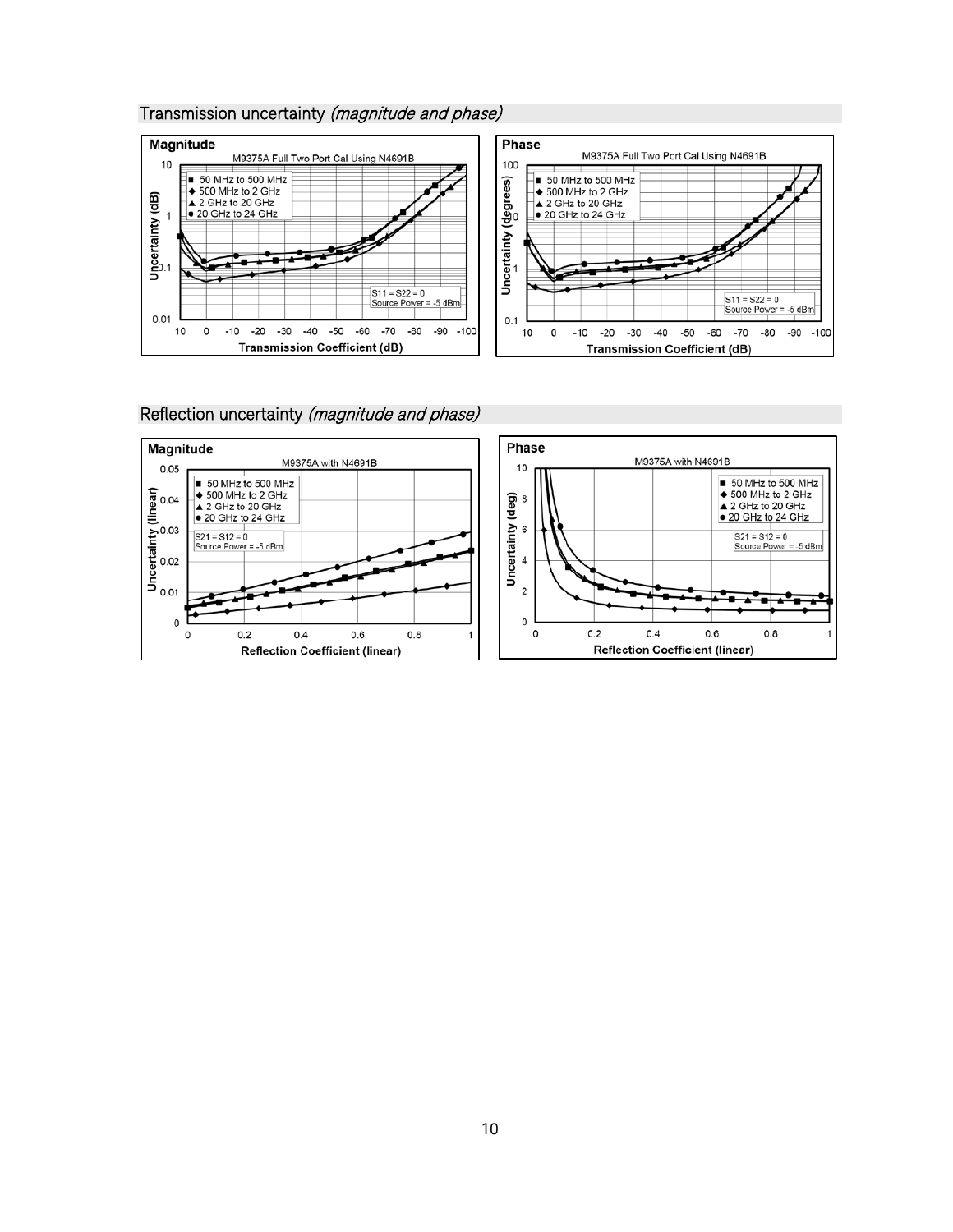<span id="page-10-0"></span>

| Table 4. With 85052D standard mechanical 3.5 mm calibration kit $^{\rm 6}$ |  |  |
|----------------------------------------------------------------------------|--|--|
|----------------------------------------------------------------------------|--|--|

| Frequency            | <b>Directivity</b> | Source<br>match | Load<br>match | Transmission tracking |                    | Reflection tracking |         |
|----------------------|--------------------|-----------------|---------------|-----------------------|--------------------|---------------------|---------|
|                      |                    |                 |               | Mag                   | Phase <sup>°</sup> | Mag                 | Phase ° |
| 300 kHz to $<$ 2 MHz | 42                 | 37              | 42            | ±0.068                | ±0.450             | ±0.003              | ±0.020  |
| 2 MHz to 1 GHz       | 42                 | 37              | 42            | ±0.019                | ±0.123             | ±0.003              | ±0.020  |
| $> 1$ to 2 GHz       | 42                 | 37              | 42            | ±0.021                | ±0.136             | ±0.003              | ±0.020  |
| $> 2$ to 4 GHz       | 38                 | 31              | 38            | ±0.055                | ±0.361             | ±0.004              | ±0.027  |
| $>$ 4 to 6.5 GHz     | 38                 | 31              | 38            | ±0.089                | ±0.584             | ±0.004              | ±0.027  |
| $>6.5$ to 9 GHz      | 36                 | 28              | 36            | ±0.155                | ±1.023             | ±0.008              | ±0.052  |
| $>9$ to 14 GHz       | 36                 | 28              | 36            | ±0.195                | ±1.286             | ±0.008              | ±0.052  |
| $> 14$ to 20 GHz     | 36                 | 28              | 36            | ±0.233                | ±1.536             | ±0.008              | ±0.052  |
| > 20 to 24 GHz       | 30                 | 25              | 30            | ±0.442                | ±2.915             | ±0.011              | ±0.072  |

#### Corrected error terms (dB) – 300 kHz to 24 GHz

#### Transmission uncertainty (magnitude and phase)

-



<span id="page-10-1"></span> $6$  Measured with 10 Hz IF bandwidth, no averaging applied to data, environmental temperature = 23 °C (±3 °C) with < 1 °C deviation from calibration temperature, isolation calibration performed.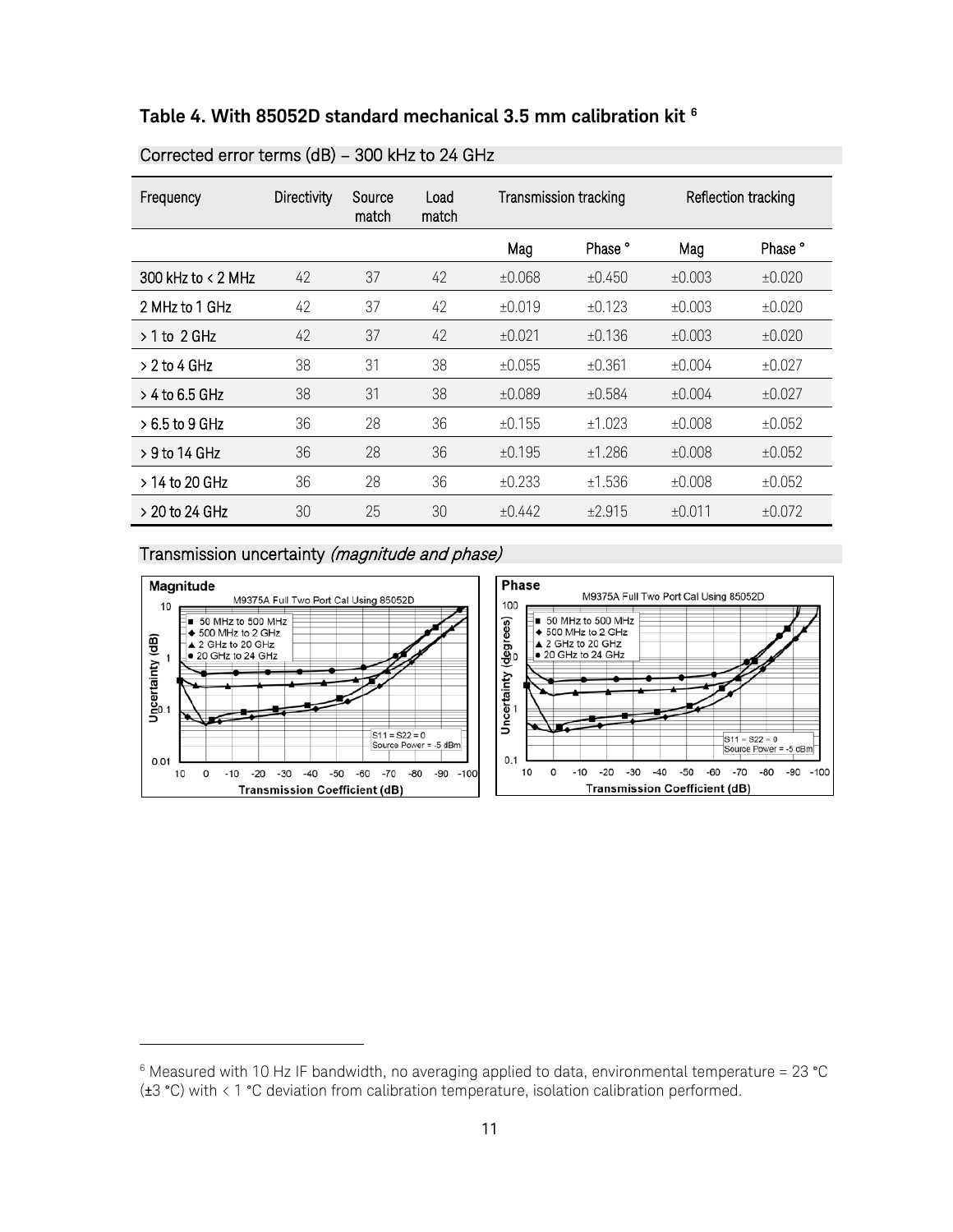#### Reflection uncertainty (magnitude and phase)



### <span id="page-11-0"></span>**Uncorrected System Performance**

Specifications apply to following conditions:

- Over environmental temperature of  $25^{\circ}$ C  $\pm 5^{\circ}$ C,
- Cable loss not included in transmission tracking.
- Cross-talk measurement conditions: normalized to a thru, measured with shorts on all ports, 10 Hz IF bandwidth, averaging factor of 8, alternate mode, source power set to the specified maximum power.

| Frequency            | <b>Directivity</b><br>(specified) | Source<br>match<br>(specified) | Load match<br>(specified) | Transmission<br>tracking<br>(typical) | Reflection<br>tracking<br>(typical) | Cross-talk<br>(typical) |
|----------------------|-----------------------------------|--------------------------------|---------------------------|---------------------------------------|-------------------------------------|-------------------------|
| 300 kHz to $<$ 2 MHz | 9                                 | 9                              | 9                         | ± 2                                   | ± 2                                 | 97                      |
| 2 MHz to 1 GHz       | 21                                | 19                             | 21                        | ± 2                                   | ± 2                                 | 95                      |
| $> 1$ to 2 GHz       | 21                                | 20                             | 19                        | ± 2                                   | ± 2                                 | 123                     |
| $> 2$ to 4 GHz       | 21                                | 20                             | 15                        | ± 2                                   | ± 2                                 | 121                     |
| $> 4$ to 6.5 GHz     | 20                                | 15                             | 11                        | ± 2                                   | ± 2                                 | 121                     |
| $>6.5$ to 9 GHz      | 11                                | 11                             | 9                         | ± 2                                   | ± 2                                 | 119                     |
| > 9 to 14 GHz        | 9                                 | 9                              | 7                         | ± 2                                   | ± 2                                 | 110                     |
| > 14 to 20 GHz       | 4                                 | 6                              | 6                         | ± 2                                   | ± 2                                 | 98                      |
| > 20 to 24 GHz       | 3                                 | 5                              | 4                         | ± 2.5                                 | ± 2.5                               | 82                      |

#### <span id="page-11-1"></span>**Table 5. Uncorrected error terms - specification**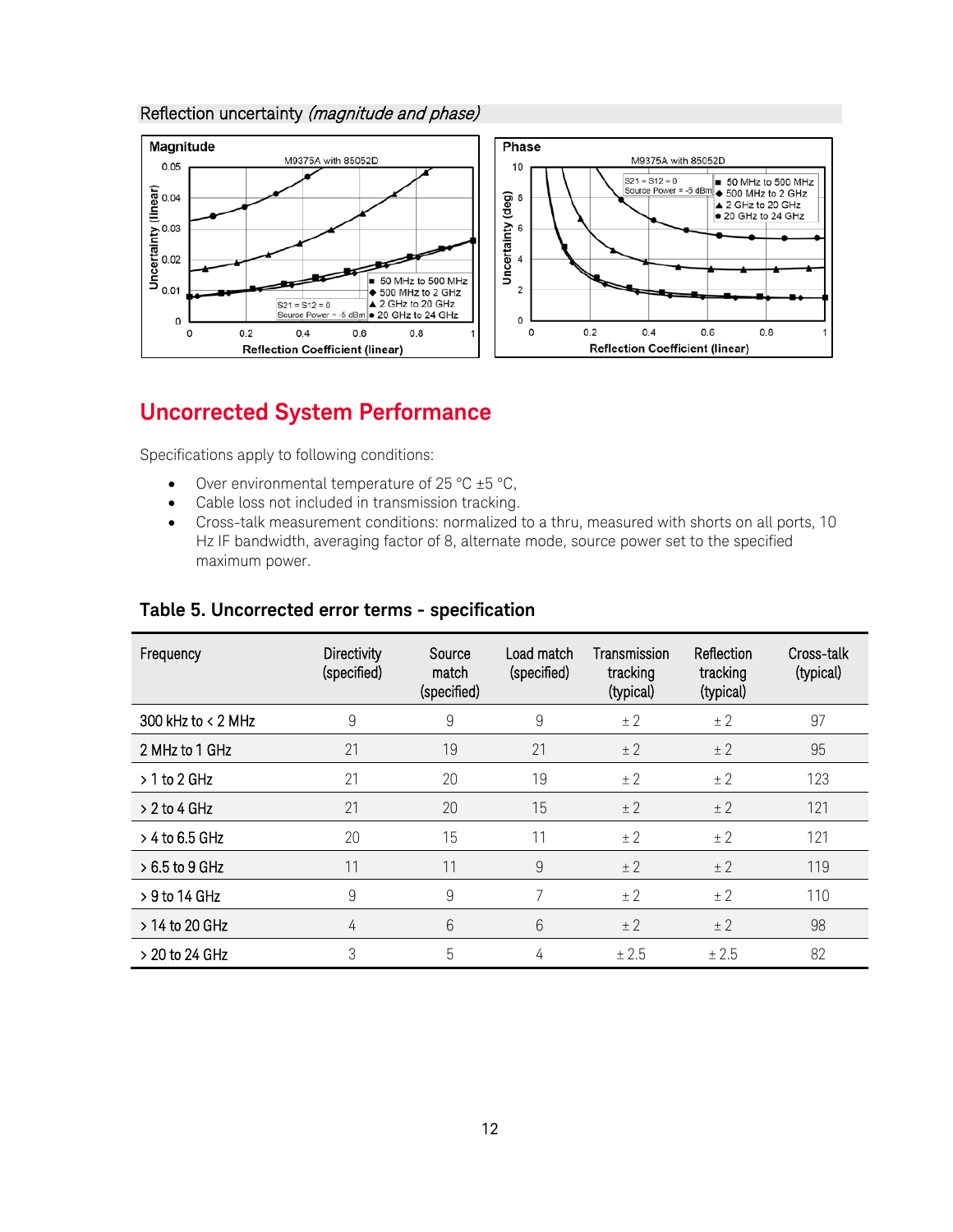### <span id="page-12-0"></span>**Test Port Output**

### <span id="page-12-1"></span>**Table 6. Maximum output port power**

| <b>Frequency Range</b> | Specification | <b>Typical</b> |
|------------------------|---------------|----------------|
| 300 kHz to < 10 MHz    |               | $+3$ dBm       |
| 10 to < 250 MHz        | $0$ dBm       | $+3$ dBm       |
| 250 MHz to 6.5 GHz     | $+7$ dBm      | $+10$ dBm      |
| $>6.5$ to 9 GHz        | $+6$ dBm      | $+9$ dBm       |
| $> 9$ to 14 GHz        | $+6$ dBm      | $+8$ dBm       |
| > 14 to 18 GHz         | $+4$ dBm      | $+7$ dBm       |
| > 18 to 20 GHz         | $+2$ dBm      | $+6$ dBm       |
| $> 20$ to 24 GHz       | -3 dBm        | $+1$ dBm       |
| $> 24$ to 26.5 GHz     |               | $-5$ dBm       |

### <span id="page-12-2"></span>**Table 7. Nominal power (preset power level)**

| ---        | __            |
|------------|---------------|
| Model      | Specification |
| All models | $-5$ dBm      |

### <span id="page-12-3"></span>**Table 8. Power Range**

| <b>Frequency Range</b> | Specification     | <b>Typical</b>      |
|------------------------|-------------------|---------------------|
| 300 kHz to < 10 MHz    | --                | $+3$ dBm to -40 dBm |
| 10 to < 250 MHz        | 0 dBm to -40 dBm  |                     |
| 250 MHz to 6.5 GHz     | +7 to -40 dBm     |                     |
| $>6.5$ to 9 GHz        | $+6$ to $-40$ dBm |                     |
| $>9$ to 14 GHz         | $+6$ to $-40$ dBm |                     |
| $> 14$ to 18 GHz       | $+4$ to -40 dBm   |                     |
| $>$ 18 to 20 GHz       | $+2$ to -40 dBm   |                     |
| $> 20$ to 24 GHz       | $-3$ to $-40$ dBm |                     |
| $> 24$ to 26.5 GHz     |                   | $-5$ to $-40$ dBm   |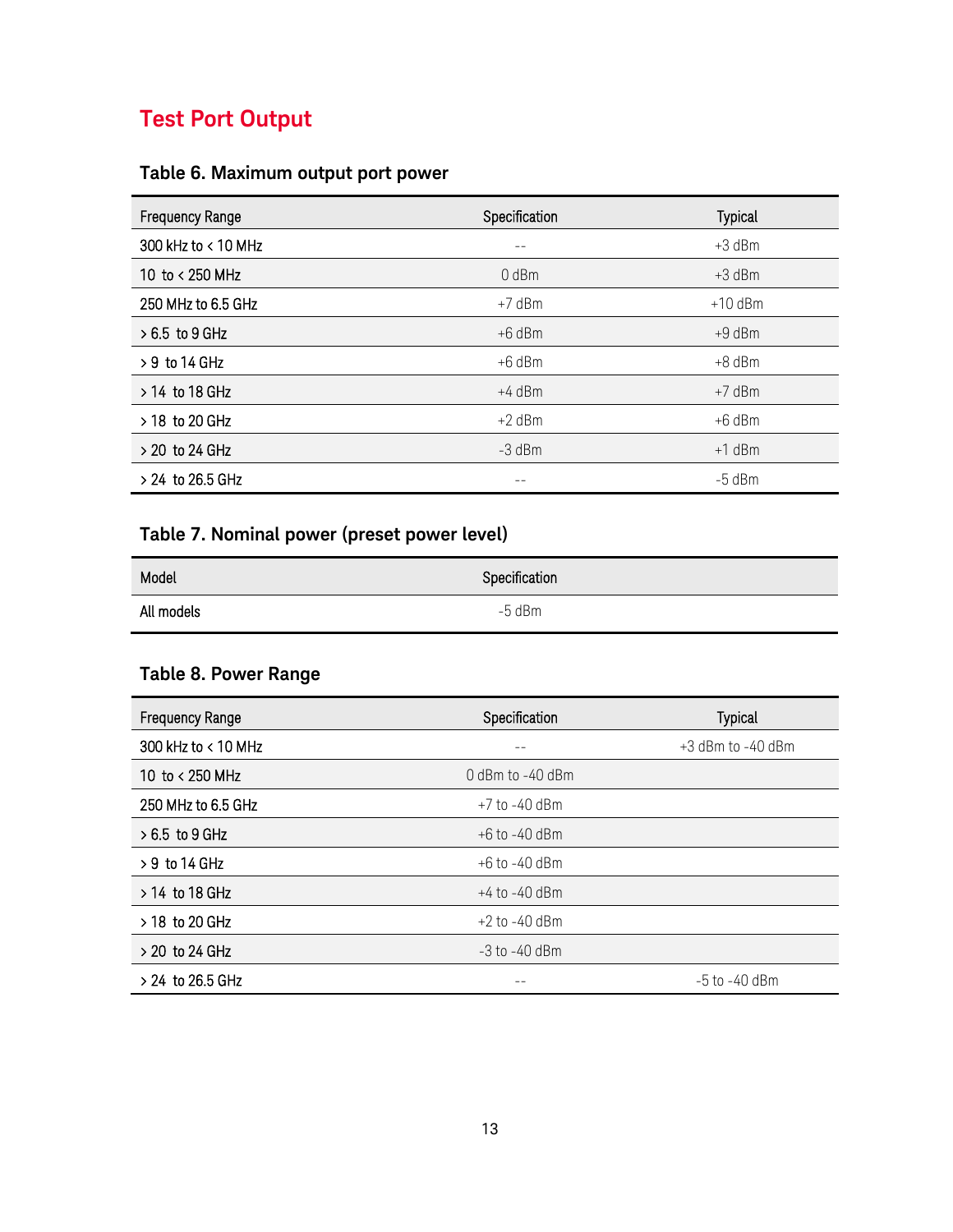### <span id="page-13-0"></span>**Table 9. Power level accuracy**

|                      | Power level range                    |                                                  |                                      |                                                  |
|----------------------|--------------------------------------|--------------------------------------------------|--------------------------------------|--------------------------------------------------|
|                      | Specification                        |                                                  |                                      | <b>Typical</b>                                   |
| Frequency range      | $-40$ dBm $\leq$ P $\leq$ -30<br>dBm | $-30$ dBm $\leq$ P $\leq$ max<br>port spec power | $-40$ dBm $\leq$ P $\leq$ -30<br>dBm | $-30$ dBm $\leq$ P $\leq$ max<br>port spec power |
| 300 kHz to $<$ 2 MHz |                                      |                                                  | ±1.3                                 | ±1.0                                             |
| 2 to $< 10$ MHz      |                                      |                                                  | ±2.5                                 | $\pm 2.2$                                        |
| 10 to < 250 MHz      | ±4.5                                 | ±2.5                                             | ±1.0                                 | ±0.7                                             |
| 250 MHz to 1 GHz     | ±1.5                                 | ±1.5                                             | $\pm 0.4$                            | ±0.4                                             |
| $>1$ to 6.5 GHz      | ±1.5                                 | ±1.5                                             | ±0.3                                 | ±0.3                                             |
| > 6.5 to 20 GHz      | ±1.5                                 | ±1.5                                             | ±0.5                                 | ±0.5                                             |
| > 20 to 24 GHz       | ±3.0                                 | ±3.0                                             | ±0.8                                 | ±0.8                                             |
| $> 24$ to 26.5 GHz   |                                      |                                                  | ±1.8                                 | ±1.8                                             |

Programmable power resolution and the contract of the contract of the contract of the contract of the contract of the contract of the contract of the contract of the contract of the contract of the contract of the contract

#### <span id="page-13-1"></span>**Table 10. Source harmonics[7](#page-13-2)**

| <b>Frequency Range</b> | Specification | <b>Typical</b> |
|------------------------|---------------|----------------|
| 300 kHz to < 100 MHz   | --            | $-6$ dBc       |
| 100 MHz to 2 GHz       | $- -$         | $-6$ dBc       |
| 2 to 4 GHz             | $- -$         | $-10$ dBc      |
| $> 4$ to 6.5 GHz       | --            | $-11$ dBc      |
| $>6.5$ to 14 GHz       | $ -$          | $-14$ dBc      |
| $> 14$ to 20 GHz       | --            | $-8$ dBc       |
| > 20 to 26.5 GHz       | --            | $-5$ dBc       |

-

<span id="page-13-2"></span><sup>7</sup> At maximum specified power, includes sub-harmonics.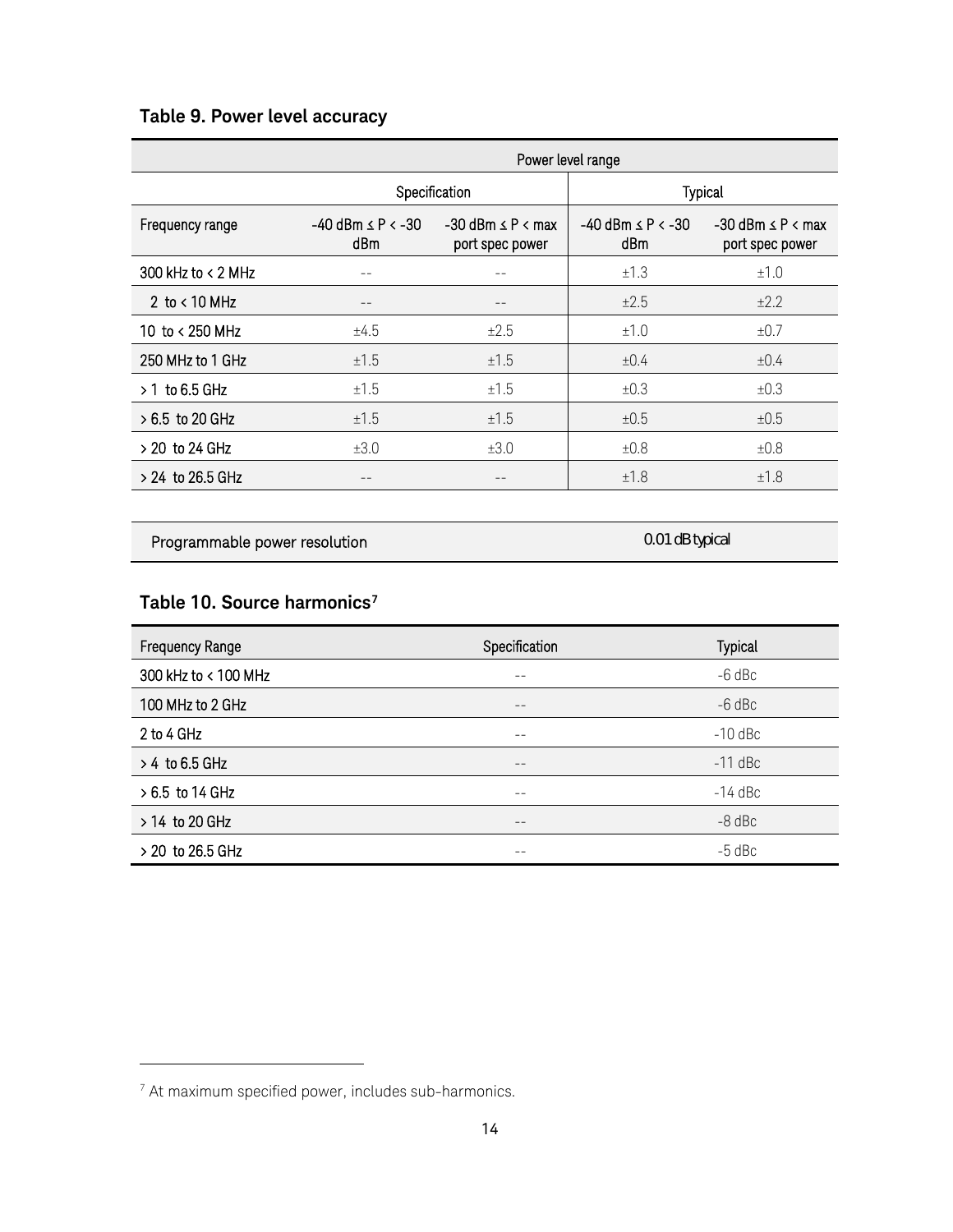#### <span id="page-14-0"></span>**Table 11. Non-harmonic spurs[8](#page-14-5)**

| Frequency Range     | Specification | <b>Typical</b> |
|---------------------|---------------|----------------|
| 300 kHz to < 10 MHz | --            | $-44$ dBc      |
| 10 MHz to 10 GHz    | --            | $-36$ dBc      |
| $> 10$ to 20 GHz    | --            | -30 dBc        |
| $>$ 20 to 26.5 GHz  | --            | $-24$ dBc      |

#### <span id="page-14-1"></span>**Table 12. Phase noise[9](#page-14-6)**

| <b>Frequency Range</b> | Specification | Typical       |
|------------------------|---------------|---------------|
| 300 kHz to $<$ 2 MHz   | $- -$         | $-100$ dBc/Hz |
| 2 MHz to 2.5 GHz       | $- -$         | $-90$ dBc/Hz  |
| $> 2.5$ to 5 GHz       | --            | -84 dBc/Hz    |
| $> 5$ to 10 GHz        | $- -$         | $-78$ dBc/Hz  |
| $> 10$ to 20 GHz       | --            | $-72$ dBc/Hz  |
| $>$ 20 to 26.5 GHz     |               | $-66$ dBc/Hz  |

### <span id="page-14-2"></span>**Test Port Input**

### <span id="page-14-3"></span>**Table 13. Test port input damage level**

| <b>Frequency Range</b> | Specification                                                         |  |
|------------------------|-----------------------------------------------------------------------|--|
| 300 kHz to 26.5 GHz    | $\rightarrow$ +20 dBm. $\rightarrow$ ±35 VDC. $\rightarrow$ 1000V ESD |  |

#### <span id="page-14-4"></span>**Table 14. Receiver compression level for 0.1 dB compression (typical)**

| <b>Frequency Range</b> | Specification | <b>Typical</b>       |
|------------------------|---------------|----------------------|
| 300 kHz to < 10 MHz    | $- -$         | $> +7$ dBm           |
| 10 to < 250 MHz        | $- -$         | $\rightarrow +8$ dBm |
| 250 MHz to 1 GHz       | --            | $> +12$ dBm          |
| $> 1$ to 4 GHz         | $ -$          | $> +10$ dBm          |
| $>$ 4 to 6.5 GHz       | --            | $> +8$ dBm           |

<span id="page-14-5"></span><sup>8</sup> At nominal (preset) power of -5 dBm.

j

<span id="page-14-6"></span><sup>&</sup>lt;sup>9</sup> Phase noise in dBc/Hz, for output ports 1 or 2; typical values for 1 kHz, 10 kHz, and 100 kHz offsets.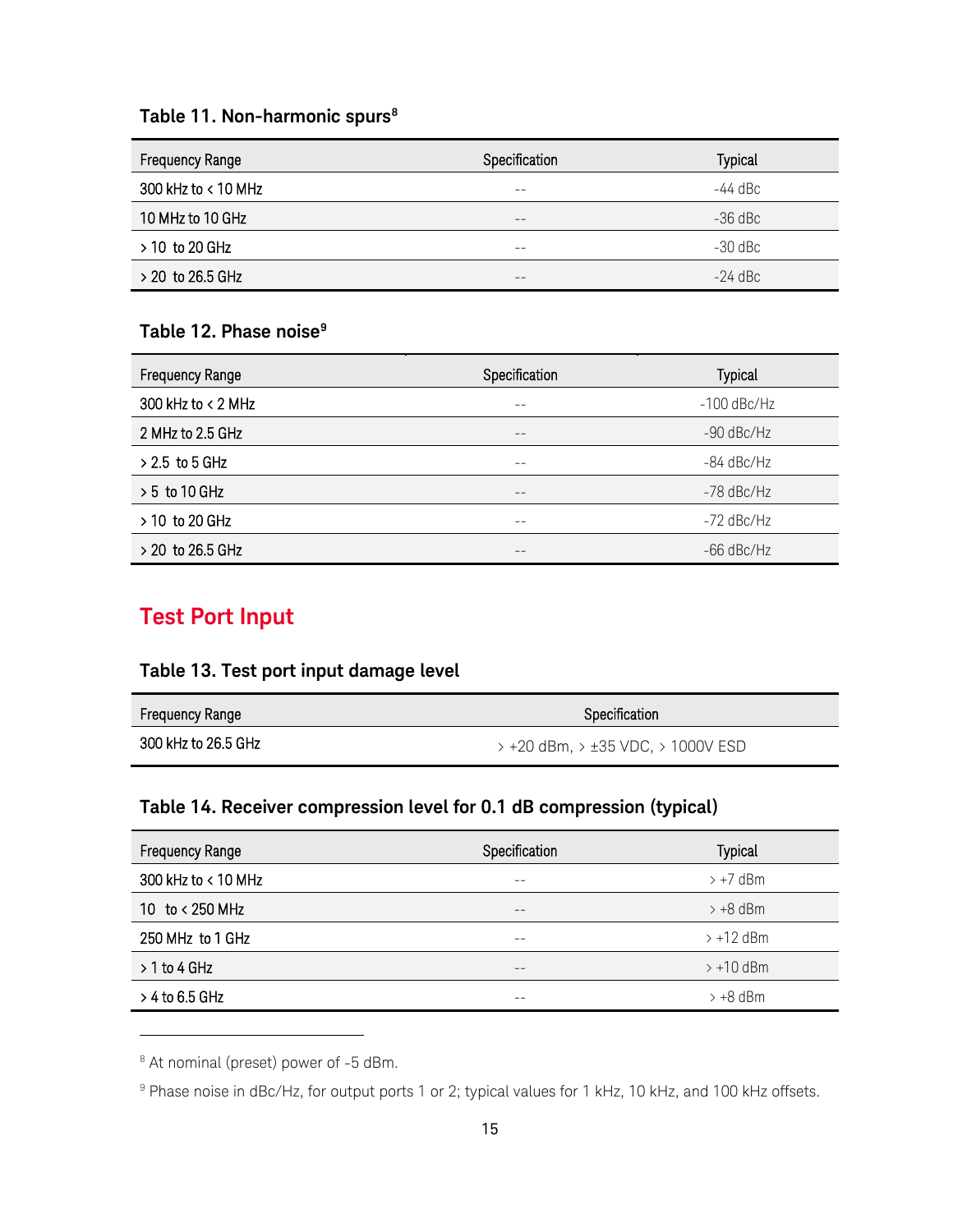| $>6.5$ to 9 GHz    | $- -$ | $> +8$ dBm           |
|--------------------|-------|----------------------|
| $>9$ to 14 GHz     | $- -$ | $\rightarrow$ +6 dBm |
| $> 14$ to 18 GHz   | $- -$ | $>+5$ dBm            |
| > 18 to 20 GHz     | --    | $> +10$ dBm          |
| > 20 to 24 GHz     | $- -$ | $>+8$ dBm            |
| $> 24$ to 26.5 GHz | --    | $>+4$ dBm            |

### <span id="page-15-0"></span>**Table 15. Receiver compression versus test port power level (specified)**

| Frequency          | Test port power level<br>(dBm) | Magnitude (dB) | Phase (degrees) |
|--------------------|--------------------------------|----------------|-----------------|
| 10 MHz to 250 MHz  | 0                              | .15            | 1.1             |
| > 250 MHz to 1 GHz | 7                              | .12            | .9              |
| $> 1$ to 2 GHz     | 7                              | .12            | $.6\,$          |
| $> 2$ to 4 GHz     | 7                              | .12            | .7              |
| > 4 to 6.5 GHz     | 7                              | .12            | $.9\,$          |
| $>6.5$ to 9 GHz    | 6                              | .12            | 1.0             |
| $> 9$ to 14 GHz    | 6                              | .16            | 1.3             |
| >14 to 18 GHz      | 4                              | .16            | 1.5             |
| >18 to 20 GHz      | 2                              | .13            | 1.6             |
| >20 to 24 GHz      | -3                             | .11            | 1.0             |

### <span id="page-15-1"></span>**Table 16. Noise floor (10 Hz IF bandwidth)**

| <b>Frequency Range</b> | Specification | Typical    |
|------------------------|---------------|------------|
| 300 kHz to $< 10$ MHz  |               | $-108$ dBm |
| 10 to < 250 MHz        | $-98$ dBm     | $-107$ dBm |
| 250 MHz to 1 GHz       | $-108$ dBm    | $-112$ dBm |
| $> 1$ to 4 GHz         | $-108$ dBm    | $-112$ dBm |
| $> 4$ to 6.5 GHz       | $-108$ dBm    | $-112$ dBm |
| $>6.5$ to 9 GHz        | $-108$ dBm    | $-112$ dBm |
| > 9 to 14 GHz          | $-108$ dBm    | $-112$ dBm |
| > 14 to 20 GHz         | $-108$ dBm    | $-112$ dBm |
| > 20 to 24 GHz         | $-98$ dBm     | $-103$ dBm |
| $> 24$ to 26.5 GHz     |               | $-100$ dBm |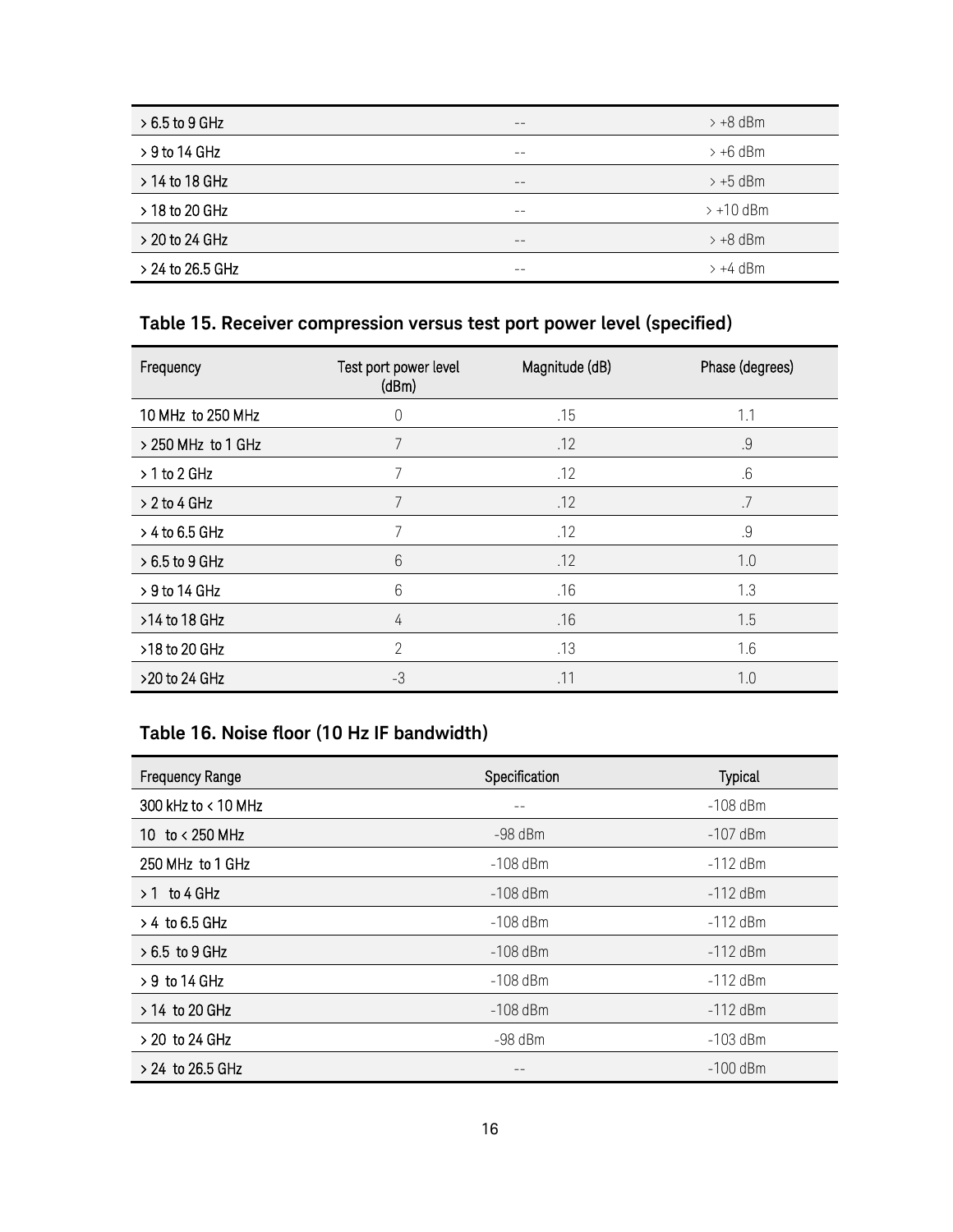

<span id="page-16-0"></span>

|  | Table 17. Magnitude trace noise (1 kHz IF bandwidth, -5 dBm power) |  |
|--|--------------------------------------------------------------------|--|
|--|--------------------------------------------------------------------|--|

| <b>Frequency Range</b> | Specification  | Typical       |
|------------------------|----------------|---------------|
| 300 kHz to $< 10$ MHz  |                | 0.0020 dB rms |
| 10 MHz to 4 GHz        | $0.003$ dB rms | 0.0010 dB rms |
| $> 4$ to 6.5 GHz       | $0.003$ dB rms | 0.0010 dB rms |
| $>6.5$ to 9 GHz        | $0.003$ dB rms | 0.0010 dB rms |
| $> 9$ to 14 GHz        | $0.003$ dB rms | 0.0010 dB rms |
| $> 14$ to 20 GHz       | $0.003$ dB rms | 0.0010 dB rms |
| $> 20$ to 24 GHz       | $0.006$ dB rms | 0.0015 dB rms |
| $> 24$ to 26.5 GHz     |                | 0.0020 dB rms |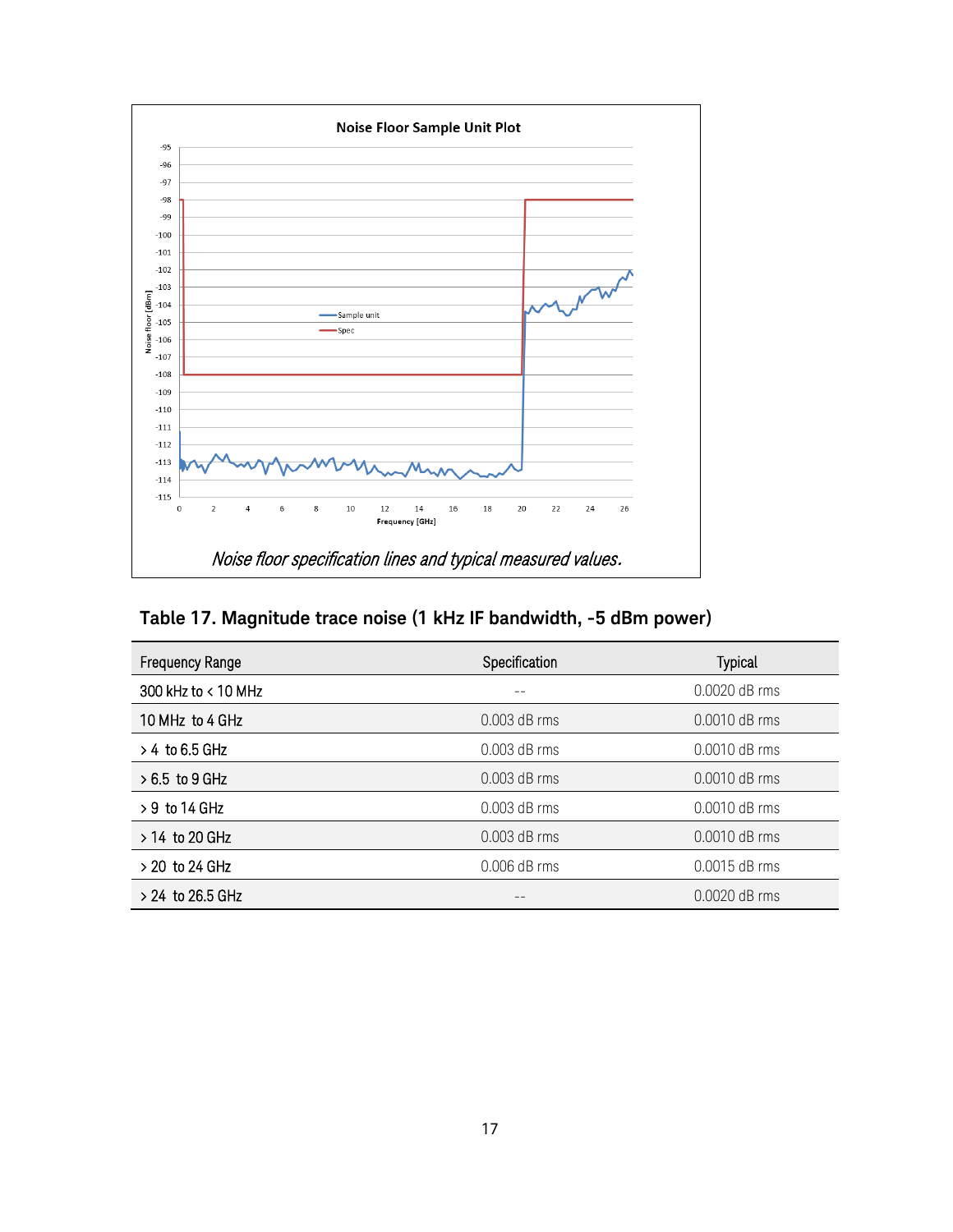<span id="page-17-0"></span>

| Table 18. Magnitude trace noise (characteristic performance, +6 dBm power) |  |  |  |
|----------------------------------------------------------------------------|--|--|--|
|----------------------------------------------------------------------------|--|--|--|

| Frequency Range   | 10 kHz IF bandwidth | 100 kHz IF bandwidth | 600 kHz IF bandwidth |
|-------------------|---------------------|----------------------|----------------------|
| 250 MHz to 10 GHz | $0.0020$ dB rms     | $0.0055$ dB rms      | 0.0120 dB rms        |
| $>10$ to 14 GHz   | $0.0030$ dB rms     | $0.0075$ dB rms      | $0.0160$ dB rms      |

#### <span id="page-17-1"></span>**Table 19. Magnitude trace noise (typical performance, +6 dBm power)**

| <b>Frequency Range</b> | 10 kHz IF bandwidth | 100 kHz IF bandwidth | 600 kHz IF bandwidth |
|------------------------|---------------------|----------------------|----------------------|
| 250 MHz to 10 GHz      | 0.001 dB rms        | $0.003$ dB rms       | $0.007$ dB rms       |
| $>$ 10 to 14 GHz       | $0.002$ dB rms      | $0.004$ dB rms       | $0.008$ dB rms       |

### <span id="page-17-2"></span>**Table 20. Phase trace noise (1 kHz IF bandwidth, -5 dBm power)**

| Description         | Specification | Typical value |
|---------------------|---------------|---------------|
| 300 kHz to < 10 MHz |               | $0.020$ deg   |
| 10 MHz to 4 GHz     | 0.030 deg     | $0.010$ deg   |
| $> 4$ to 6.5 GHz    | $0.030$ deg   | $0.010$ deg   |
| $>6.5$ to 9 GHz     | $0.030$ deg   | $0.010$ deg   |
| $> 9$ to 14 GHz     | $0.030$ deg   | $0.010$ deg   |
| > 14 to 20 GHz      | $0.030$ deg   | $0.010$ deg   |
| $> 20$ to 24 GHz    | $0.060$ deg   | $0.015$ deg   |
| $> 24$ to 26.5 GHz  |               | $0.020$ deg   |

#### <span id="page-17-3"></span>**Table 21. Phase trace noise (characteristic performance, +6 dBm power)**

| <b>Frequency Range</b> | 10 kHz IF bandwidth | 100 kHz IF bandwidth | 600 kHz IF bandwidth |
|------------------------|---------------------|----------------------|----------------------|
| 250 MHz to 8.5 GHz     | $0.010$ deg.        | $0.025$ deg.         | $0.060$ deg.         |
| $> 8.5$ to 14 GHz      | $0.020$ deg.        | $0.055$ deg.         | $0.120$ deg.         |

#### <span id="page-17-4"></span>**Table 22. Phase trace noise (typical performance, +6 dBm power)**

| <b>Frequency Range</b> | 10 kHz IF bandwidth | 100 kHz IF bandwidth | 600 kHz IF bandwidth |
|------------------------|---------------------|----------------------|----------------------|
| 250 MHz to 8.5 GHz     | $0.006$ deg.        | $0.014$ deg.         | $0.033$ deg.         |
| $>8.5$ to 14 GHz       | $0.010$ deg.        | $0.030$ deg.         | $0.060$ deg.         |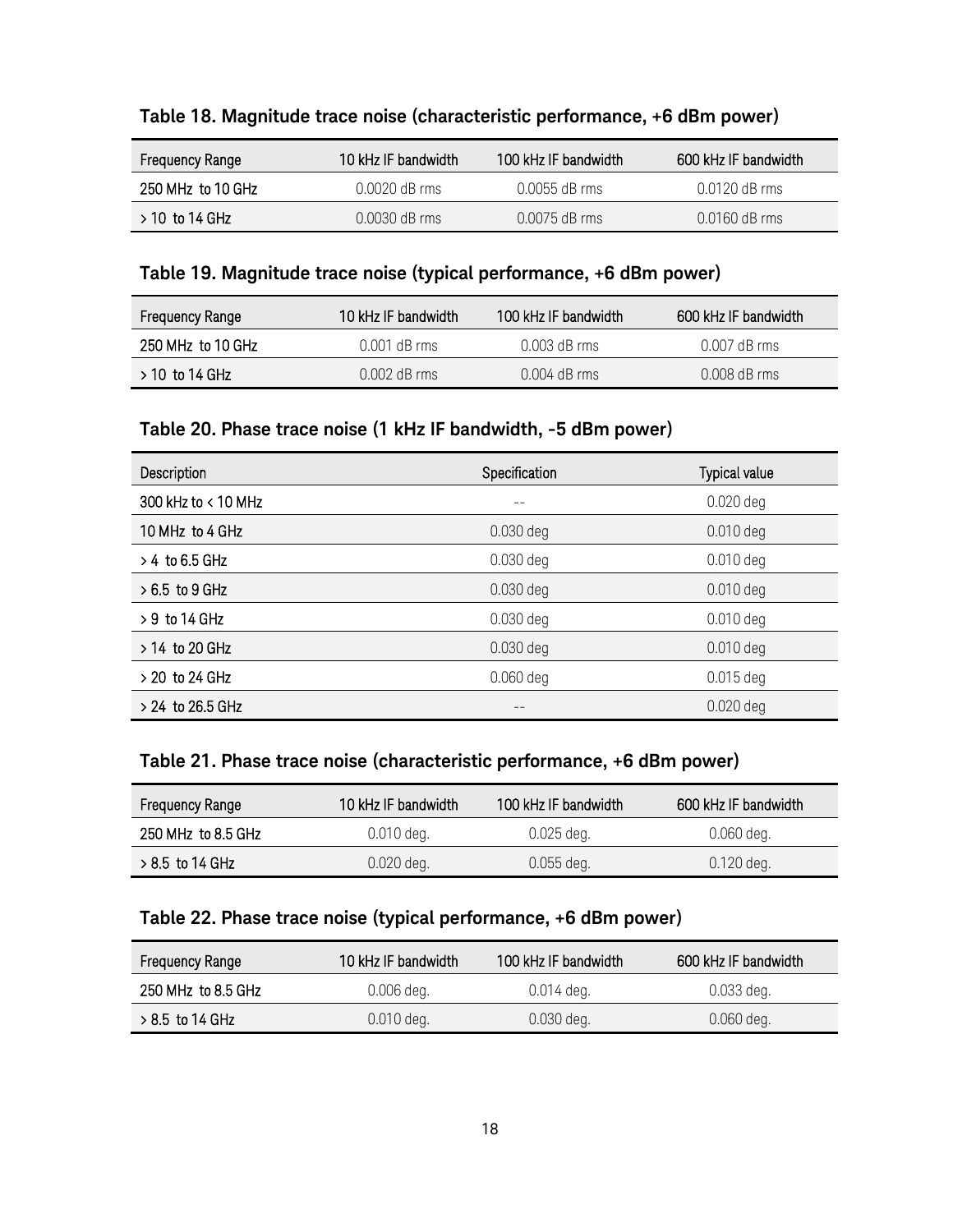<span id="page-18-0"></span>

|  | Table 23. Temperature stability (typical) |  |  |  |
|--|-------------------------------------------|--|--|--|
|--|-------------------------------------------|--|--|--|

| Frequency range       | Magnitude stability | Phase stability      |
|-----------------------|---------------------|----------------------|
| 300 kHz to $< 10$ MHz | $\pm 0.005$ dB/°C   | $\pm 0.20$ Degree/°C |
| 10 MHz to 4 GHz       | $\pm 0.005$ dB/°C   | $\pm 0.10$ Degree/°C |
| $>$ 4 to 6.5 GHz      | $\pm 0.010$ dB/°C   | $\pm 0.15$ Degree/°C |
| $>6.5$ to 9 GHz       | $\pm 0.015$ dB/°C   | $\pm 0.20$ Degree/°C |
| $>9$ to 14 GHz        | $\pm 0.015$ dB/°C   | $\pm 0.40$ Degree/°C |
| $> 14$ to 20 GHz      | $\pm 0.020$ dB/°C   | $\pm 0.50$ Degree/°C |
| $>$ 20 to 26.5 GHz    | $\pm 0.020$ dB/°C   | $\pm 0.60$ Degree/°C |

### <span id="page-18-1"></span>**Dynamic Accuracy**

#### <span id="page-18-2"></span>**Table 24. Dynamic Accuracy 4 GHz to 26.5 GHz**

Accuracy of the test port input power relative to the reference input power level.

Although labeled 'M9375A', these graphs apply to all models.



### Dynamic accuracy, 4 GHz (magnitude and phase)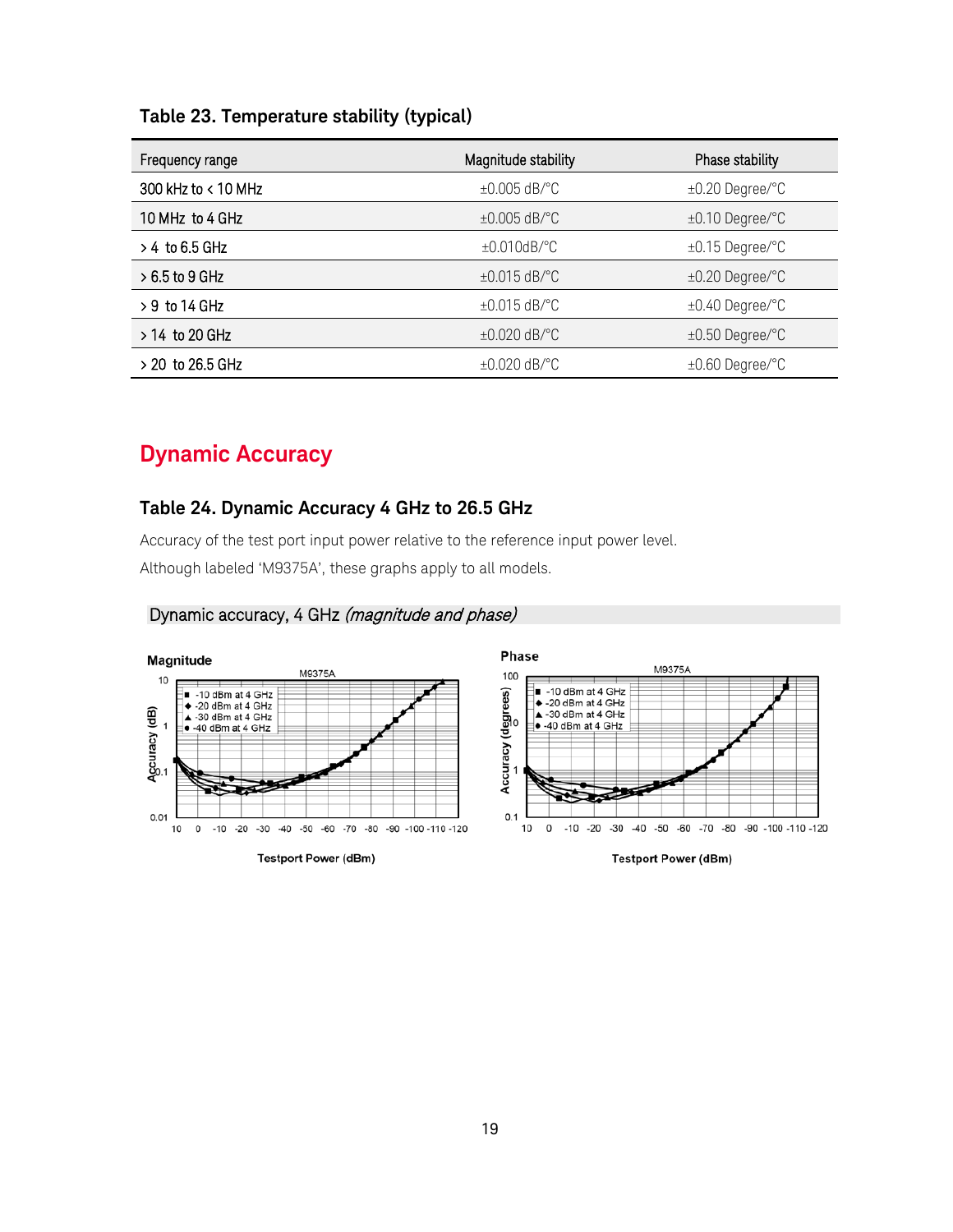#### Dynamic accuracy, 6.5 GHz (magnitude and phase)









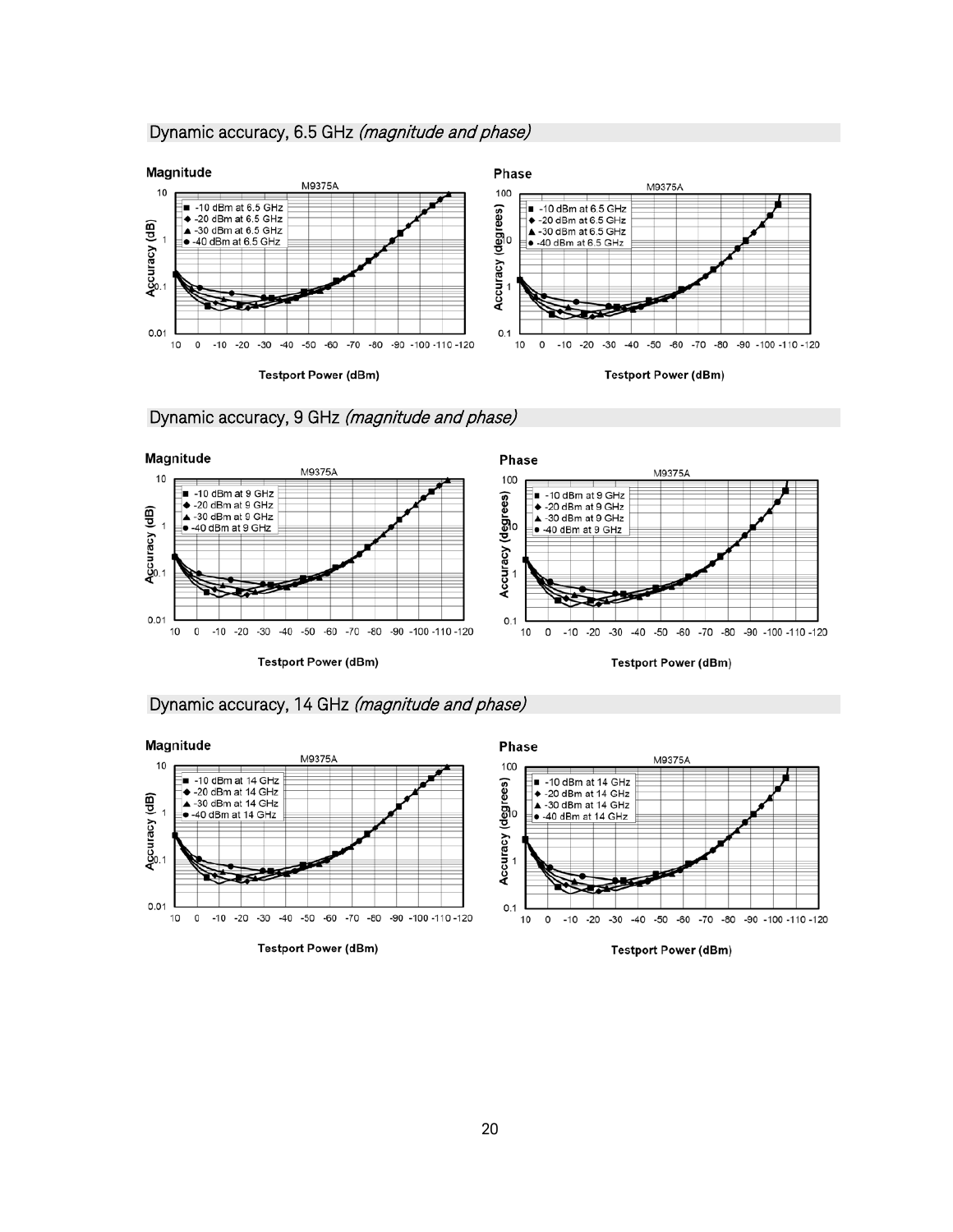#### Dynamic accuracy, 20 GHz (magnitude and phase)





#### Dynamic accuracy, 26.5 GHz (magnitude and phase)

### <span id="page-20-0"></span>**General Information**

#### <span id="page-20-1"></span>**Table 25. System requirements**

| Processor requirement |                                                                                     |  |
|-----------------------|-------------------------------------------------------------------------------------|--|
| Hardware requirements | M9037A PXIe High performance embedded controller recommended                        |  |
| Operating systems     | Windows 7 or Windows Vista, SP1&2 (32 & 64 bit)                                     |  |
| Processor speed       | 2.4 GHz recommended; 1.5 GHz dual core (x86 or x64) minimum                         |  |
| Available memory      | 8 GB recommended; 1 GB minimum                                                      |  |
| Available disk space  | 1.5 GB available hard disk space minimum                                            |  |
| Instrument drivers    |                                                                                     |  |
| Keysight IO libraries | Version 16.3.17914.4 or later                                                       |  |
|                       | The latest Keysight IO library suite is available at: www.keysight.com/find/iosuite |  |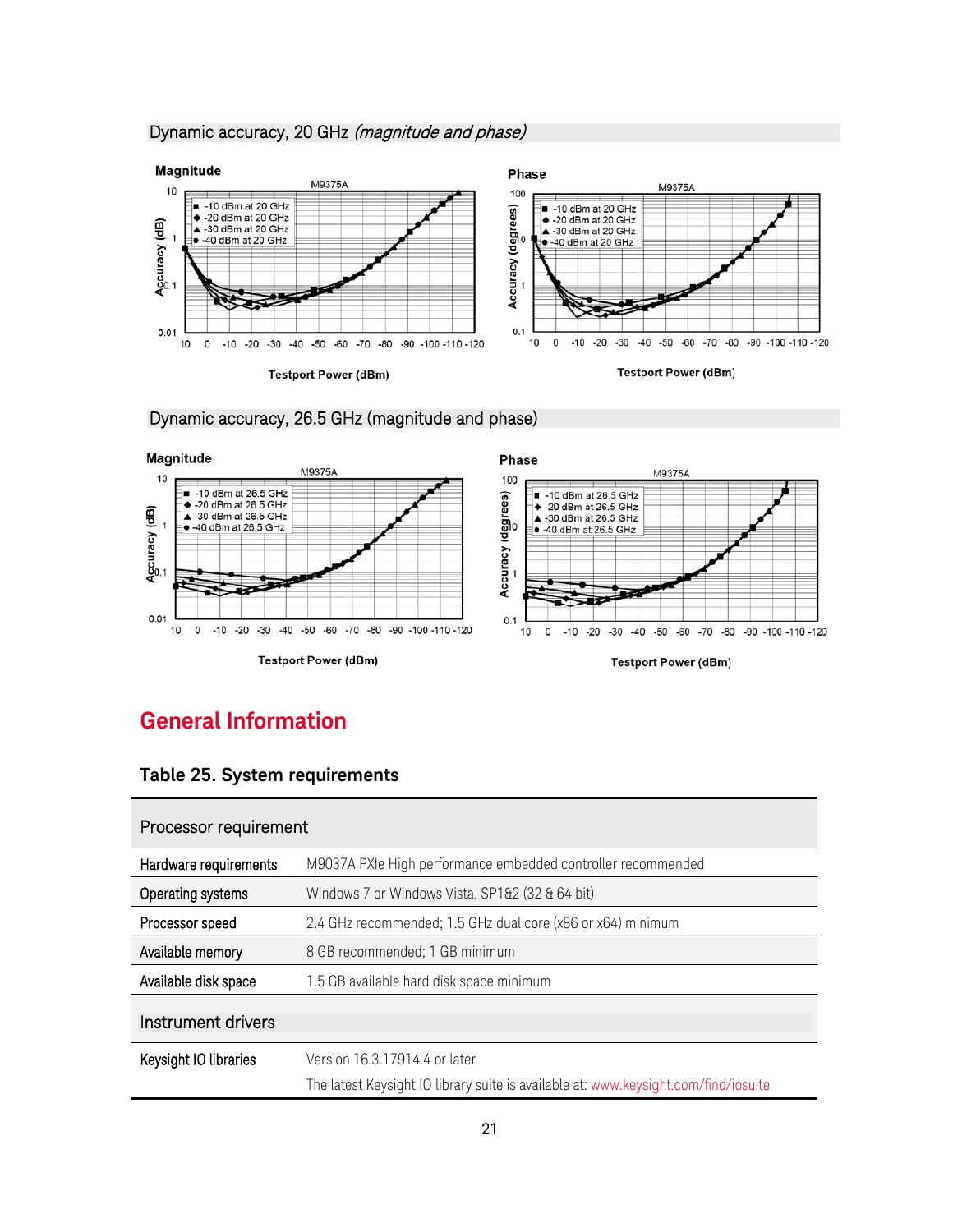| Description              | Samples of this product have been type tested in accordance with the Keysight<br>Environmental Test Manual and verified to be robust against the environmental<br>stresses of Storage, Transportation and End-use; those stresses include, but are not<br>limited to, temperature, humidity, shock, vibration, altitude, and power line conditions. |                                                                                    |  |
|--------------------------|-----------------------------------------------------------------------------------------------------------------------------------------------------------------------------------------------------------------------------------------------------------------------------------------------------------------------------------------------------|------------------------------------------------------------------------------------|--|
|                          | Class 3.                                                                                                                                                                                                                                                                                                                                            | Test Methods are aligned with IEC 60068-2 and levels are similar to MIL-PRF-28800F |  |
| Temperature              | Operating                                                                                                                                                                                                                                                                                                                                           | 0 to 55 °C ambient                                                                 |  |
|                          |                                                                                                                                                                                                                                                                                                                                                     | 10 to 70 °C module temperature                                                     |  |
|                          | Non-operating                                                                                                                                                                                                                                                                                                                                       | $-40$ to $+70$ °C                                                                  |  |
| Humidity                 |                                                                                                                                                                                                                                                                                                                                                     | Type tested at $95\%$ , $+40$ °C                                                   |  |
|                          |                                                                                                                                                                                                                                                                                                                                                     | (non-condensing)                                                                   |  |
| Altitude - Operating     |                                                                                                                                                                                                                                                                                                                                                     | Up to 15,000 feet (4,572 meters)                                                   |  |
| Altitude - Non-operating |                                                                                                                                                                                                                                                                                                                                                     | Up to 15,000 feet (4,572 meters)                                                   |  |
| Intrusion protection     |                                                                                                                                                                                                                                                                                                                                                     | IP 30 IEC/EN 60529                                                                 |  |
| Warm-up time             |                                                                                                                                                                                                                                                                                                                                                     | 60 minutes                                                                         |  |
| Connectors               | RF In and RF Out                                                                                                                                                                                                                                                                                                                                    | 3.5 mm female                                                                      |  |
|                          | LO In and LO Out                                                                                                                                                                                                                                                                                                                                    | SMA female                                                                         |  |
|                          | Trig, In and Trig. Out, Trig. Ready                                                                                                                                                                                                                                                                                                                 | SMB female                                                                         |  |

### <span id="page-21-0"></span>**Table 26. Environmental and Physical Specifications**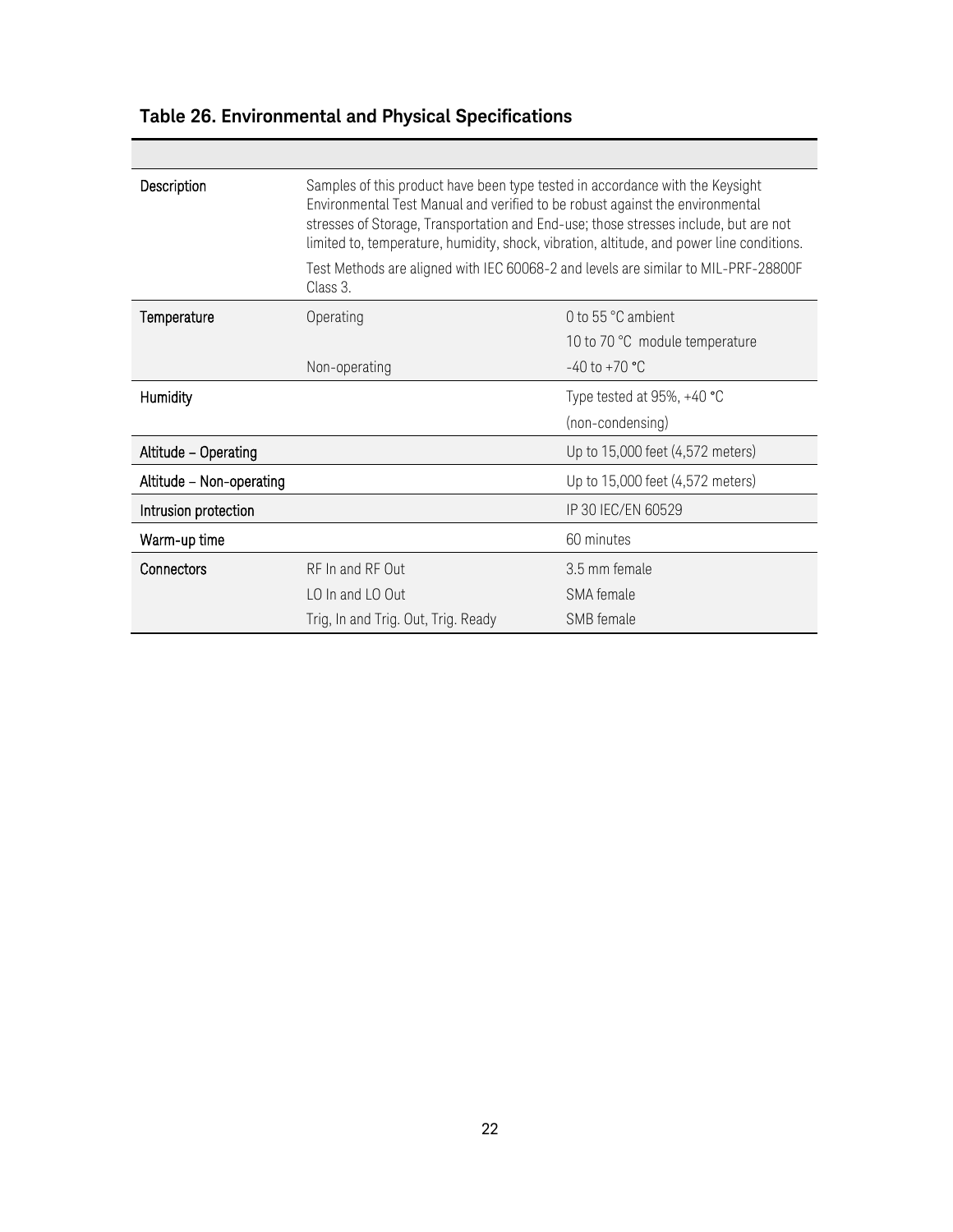<span id="page-22-0"></span>

| Table 27. Regulatory and Safety Compliance |  |  |
|--------------------------------------------|--|--|
|--------------------------------------------|--|--|

| ٠<br>.v |  |
|---------|--|
|---------|--|

 Complies with the essential requirements of the European EMC Directive as well as current editions of the following standards (dates and editions are cited in the Declaration of Conformity):

- IEC/EN 6132-1
- CISPR Pub 11 Group 1, class A
- AS/NZS CISPR 11
- ICES/NMB-001 This ISM device complies with Canadian ICES-001. Cet appareil ISM est conforme a la norme NMB-001 du Canada.

South Korean Class A EMC declaration: This equipment is Class A suitable for professional use and is for use in electromagnetic environments outside of the home.

A급 기기 (업무용 방송통신기자재) 이 기기는 업무용(A급) 전자파적합기기로서 판 매자 또는 사용자는 이 점을 주의하시기 바라 며, 가정외의 지역에서 사용하는 것을 목적으 로 합니다.

**Safety** 

Acoustic statement (European Machinery Directive

- **-** Acoustic noise emission
- $\blacksquare$  LpA <70 dB
- **Operator position**
- Normal operation mode per ISO 7779

Instrument calibration cycle

1 Year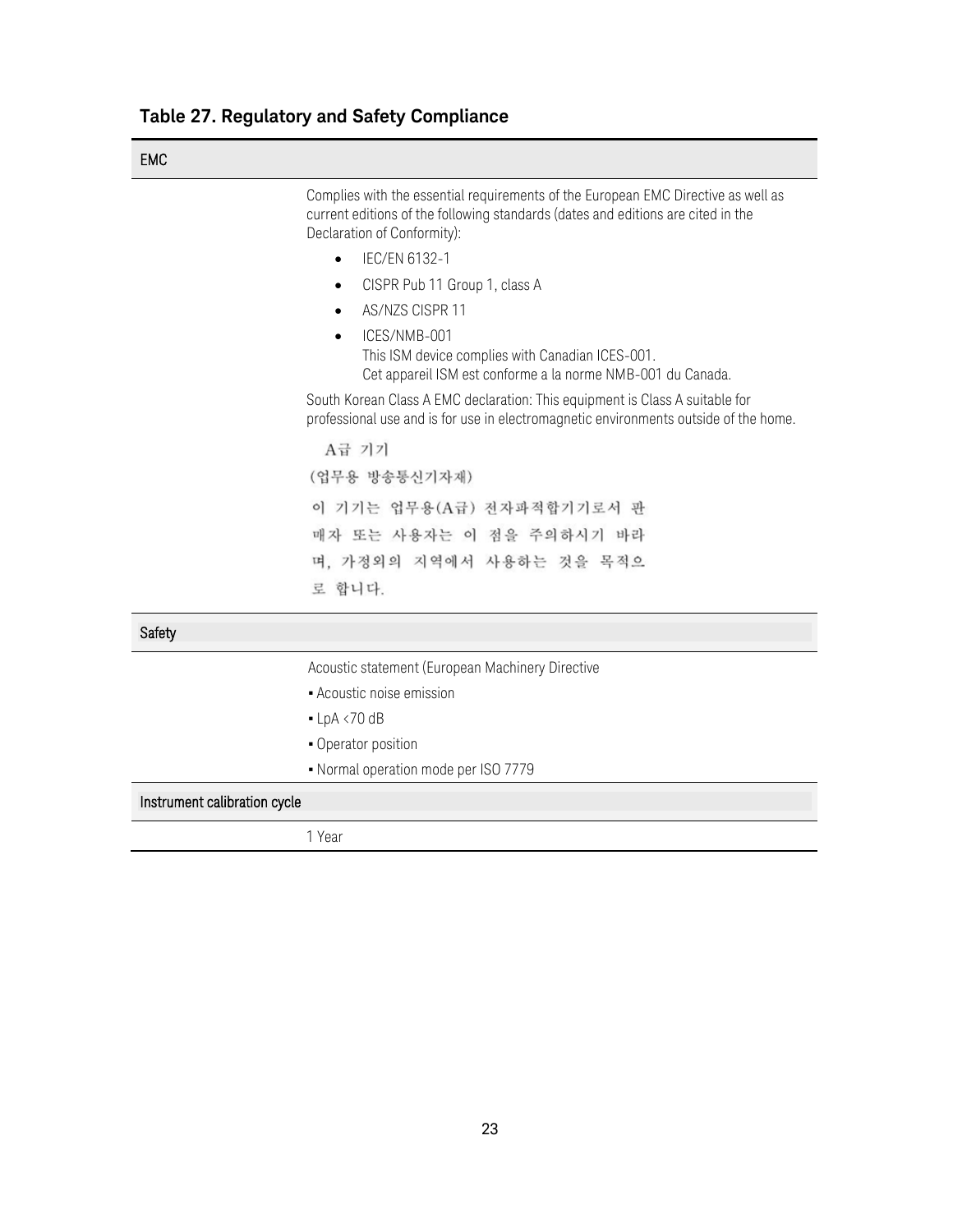| Size                    | M937xA              | 1 PXIe slot                                                                                        |
|-------------------------|---------------------|----------------------------------------------------------------------------------------------------|
|                         |                     | Compatible with PXI Hybrid slots                                                                   |
| Dimensions <sup>1</sup> |                     |                                                                                                    |
| Width                   | 19.9 mm (0.784 in.) | Exclusive of the back plane connector alignment tabs, and<br>front panel ground clip in free state |
| Height                  | 128.4 mm (5.06 in.) | Exclusive of the ejector hook                                                                      |
| Depth                   | 212.6 mm (8.37 in.) | From tip of ejector to tip of backplane connector                                                  |
| Weight                  | M937xA              | $0.59$ kg $(1.3$ lbs)                                                                              |

### <span id="page-23-0"></span>**Table 28. Physical Size and Weight**

1 Detailed PXIe VNA front panel dimension drawings at[: http://na.support.keysight.com/pxi/files/frontpaneldims.pdf](http://na.support.keysight.com/pxi/files/frontpaneldims.pdf)

### <span id="page-23-1"></span>**Table 29. Electrical Power**

| <b>Total Power Dissipation</b> | M937xA       |         | 23 watts (maximum) |         |  |
|--------------------------------|--------------|---------|--------------------|---------|--|
| Supply voltage                 | $+3.3V$      | $+5V$   | $+12V$             | $-12V$  |  |
| Nominal current                | $0.72$ amps. | 0 amps. | 1.7 amps           | 0 amps. |  |

### <span id="page-23-2"></span>**Table 30. Front Panel Information**

| Description                      | General characteristics                        | <b>Typical</b> |
|----------------------------------|------------------------------------------------|----------------|
| Test ports - RF port 1 or port 2 |                                                |                |
| Connector                        | 3.5 mm female                                  |                |
| Impedance                        | $50 \Omega$ (nominal)                          |                |
| Damage level                     | $> +20$ dBm, $> \pm 35$ VDC,<br>1000 Volts ESD |                |
| LO ports - LO In & LO Out        |                                                |                |
| Connector                        | SMA female                                     |                |
| Impedance                        | $50 \Omega$ (nominal)                          |                |
| Damage level                     | $> +5$ dBm, $\pm 35$ VDC,<br>1000 Volts ESD    |                |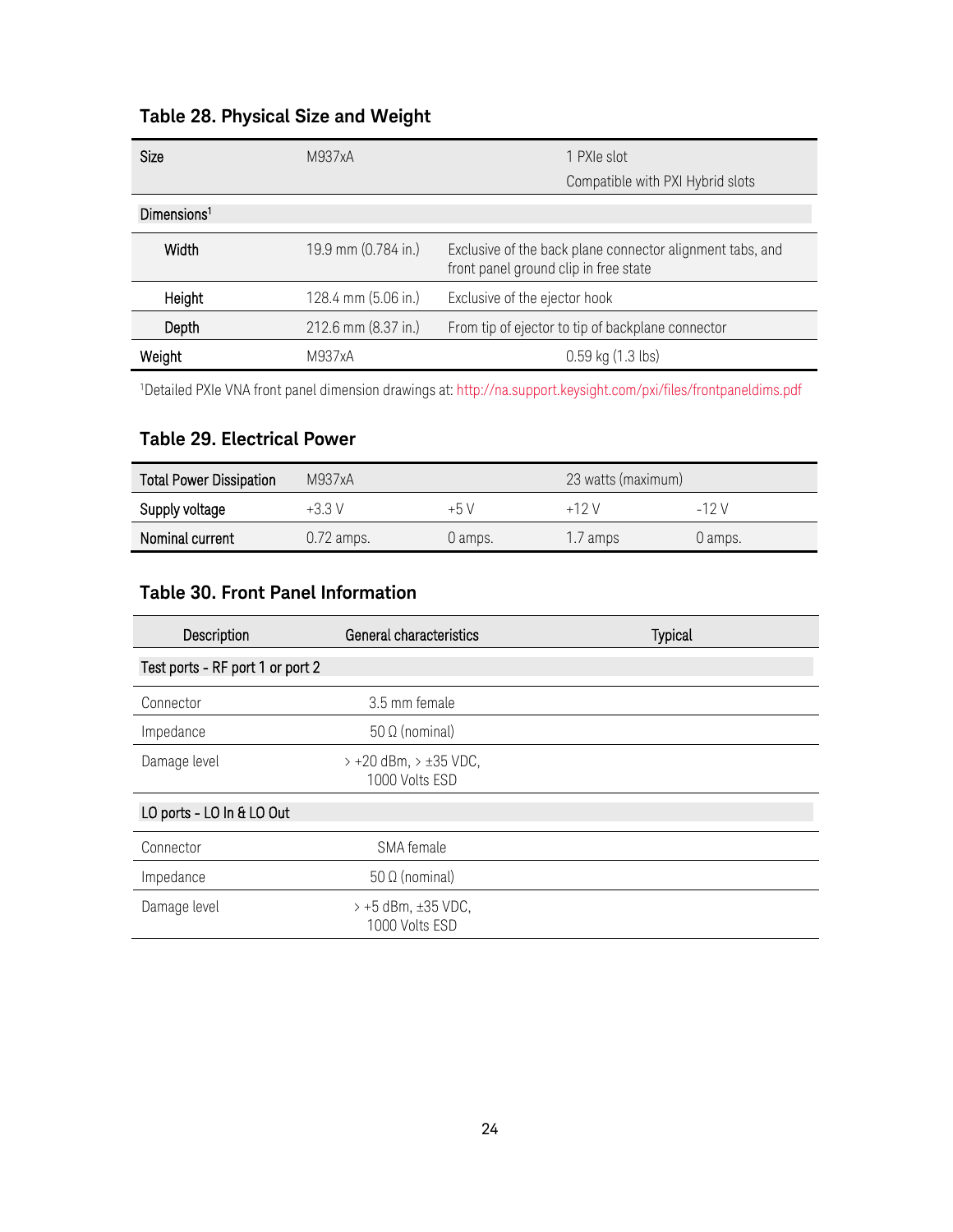| Description              | General characteristics<br><b>Typical</b> |                                                      |
|--------------------------|-------------------------------------------|------------------------------------------------------|
| External reference input |                                           |                                                      |
| Connector                | <b>SMB</b>                                |                                                      |
| Input frequency          | 10 MHz                                    |                                                      |
| Input amplitude range    |                                           | $-15$ dBm to $+5$ dBm (nominal)                      |
| Impedance                |                                           | 50 Ω (nominal), AC coupled                           |
| Lock range               |                                           | ±10 ppm of external reference frequency<br>(nominal) |
| External reference out   |                                           |                                                      |
| Connector                | <b>SMB</b>                                |                                                      |
| Output frequency         | 10 MHz                                    |                                                      |
| Output amplitude         |                                           | $+10$ dBm                                            |
| Impedance                |                                           | 50 Ω (nominal), AC coupled                           |
| Trigger input            |                                           |                                                      |
| Connector                | <b>SMB</b>                                |                                                      |
| Trigger type             | Edge                                      |                                                      |
| Impedance                |                                           | 1 KΩ (nominal), DC coupled                           |
| Level range              |                                           | 3.3V TTL                                             |
| Rising edge              |                                           | 1.7 V (nominal)                                      |
| Falling edge             |                                           | 1 V (nominal)                                        |
| <b>Trigger Out</b>       |                                           |                                                      |
| Connector                | <b>SMB</b>                                |                                                      |
| Level range              |                                           | 3.3V TTL                                             |
| Ready For trigger out    |                                           |                                                      |
| Connector                | SMB                                       |                                                      |
| Impedance                |                                           | 50 Ω (nominal), DC coupled                           |
| Level range              |                                           | 3.3V TTL                                             |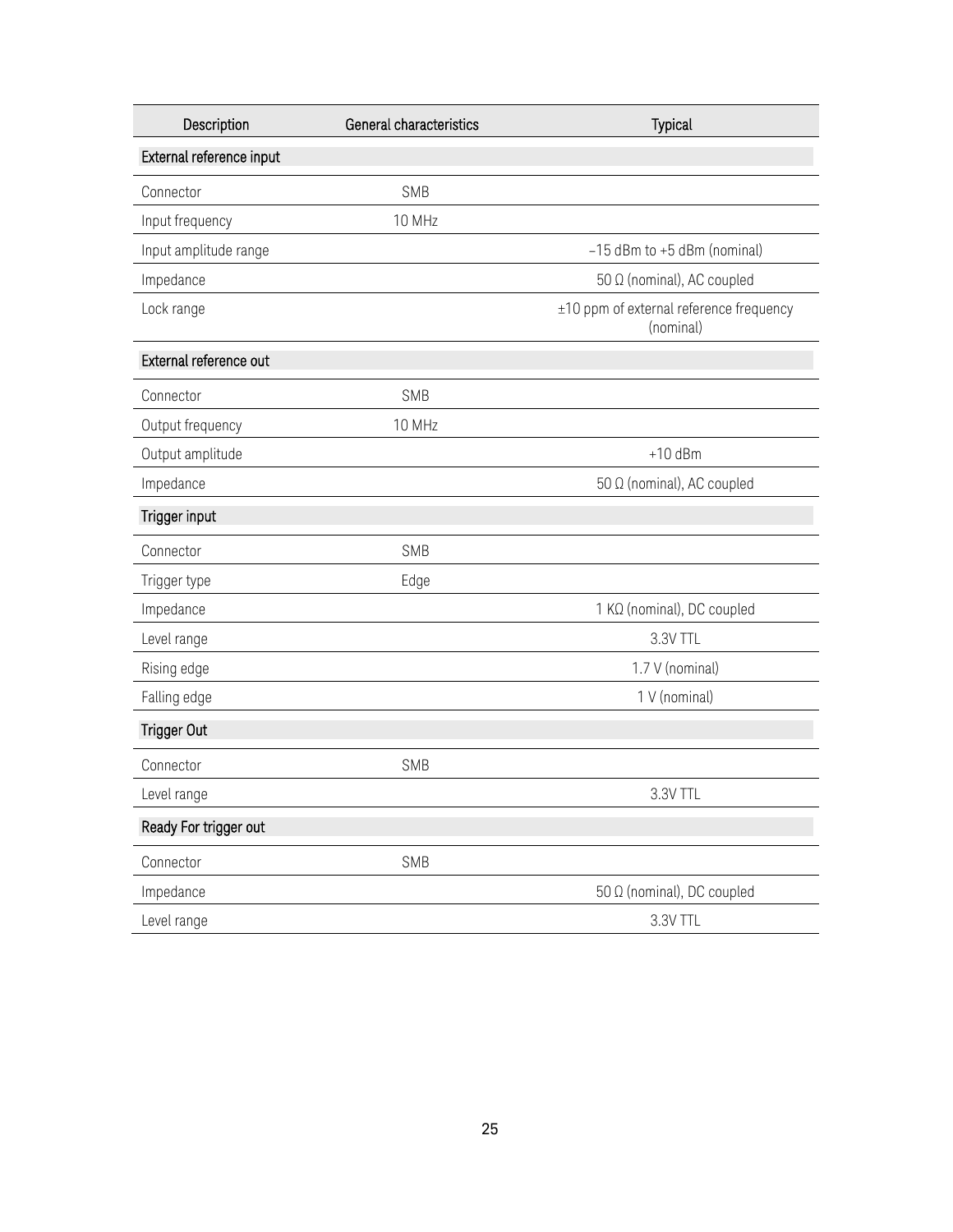<span id="page-25-0"></span>

| Table 31. Measurement speed (milliseconds) <sup>10</sup> |
|----------------------------------------------------------|
|----------------------------------------------------------|

| Description                                                                                            |      |      | Typical |      |       |
|--------------------------------------------------------------------------------------------------------|------|------|---------|------|-------|
| Typical cycle time (0.8 - 1.8 GHz frequency span, 1 kHz IF bandwidth, includes data transfer)          |      |      |         |      |       |
| Number of points                                                                                       | 201  | 401  | 801     | 1601 | 16001 |
| Uncorrected                                                                                            | 211  | 415  | 830     | 1654 | 16488 |
| 2-port calibration                                                                                     | 423  | 836  | 1661    | 3308 | 33013 |
| 4-port calibration                                                                                     | 842  | 1670 | 3322    | 6630 | 66175 |
|                                                                                                        |      |      |         |      |       |
| Typical cycle time (0.8 - 1.8 GHz frequency span, 100 kHz IF bandwidth, includes data transfer)        |      |      |         |      |       |
| Number of points                                                                                       | 201  | 401  | 801     | 1601 | 16001 |
| Uncorrected                                                                                            | 8.5  | 14   | 25      | 46   | 421   |
| 2-port calibration                                                                                     | 17.5 | 28.5 | 50      | 92   | 1012  |
| 4-port calibration                                                                                     | 35.0 | 57.8 | 104     | 198  | 1844  |
|                                                                                                        |      |      |         |      |       |
| Typical cycle time (0.8 - 1.8 GHz frequency span, 600 kHz IF bandwidth, includes data transfer)        |      |      |         |      |       |
| Number of points                                                                                       | 201  | 401  | 801     | 1601 | 16001 |
| Uncorrected                                                                                            | 6.0  | 8.9  | 16.2    | 29.2 | 258   |
| 2-port calibration                                                                                     | 11.9 | 17.6 | 32.4    | 58.7 | 686   |
| 4-port calibration                                                                                     | 23.3 | 36.0 | 63.1    | 118  | 1050  |
|                                                                                                        |      |      |         |      |       |
| Typical cycle time (full frequency span, 100 kHz IF bandwidth, no calibration, includes data transfer) |      |      |         |      |       |
| Number of points                                                                                       | 201  | 401  | 801     | 1601 | 16001 |
| M9370A 300 kHz to 4 GHz                                                                                | 15.0 | 22.0 | 35.0    | 59.0 | 461   |
| M9371A 300 kHz to 6.5 GHz                                                                              | 15.1 | 22.6 | 36.3    | 61.9 | 499   |
| M9372A 300 kHz to 9 GHz                                                                                | 15.2 | 22.9 | 37.1    | 64.3 | 526   |
| M9373A 300 kHz to14 GHz                                                                                | 16.2 | 24.7 | 40.4    | 70.3 | 584   |
| M9374A 300 kHz to 20 GHz                                                                               | 17.0 | 25.7 | 42.3    | 74.0 | 621   |
| M9375A 300 kHz to 26.5 GHz                                                                             | 18.0 | 27.5 | 46.0    | 80.2 | 683   |

-

<span id="page-25-1"></span><sup>&</sup>lt;sup>10</sup> Measured using a Keysight M9018A PXIe chassis, and an M9036A dual-core embedded controller running Windows 7, with firmware revision A.01.00. Data transfer includes real and imaginary pairs, and includes transferring four S-parameters for both the 2-port and 4-port calibrations. Uncorrected measurements are for one sweep direction and transferring the corresponding two S-parameters. Measured with normal sweep mode; the fast sweep mode will have faster measurement speeds.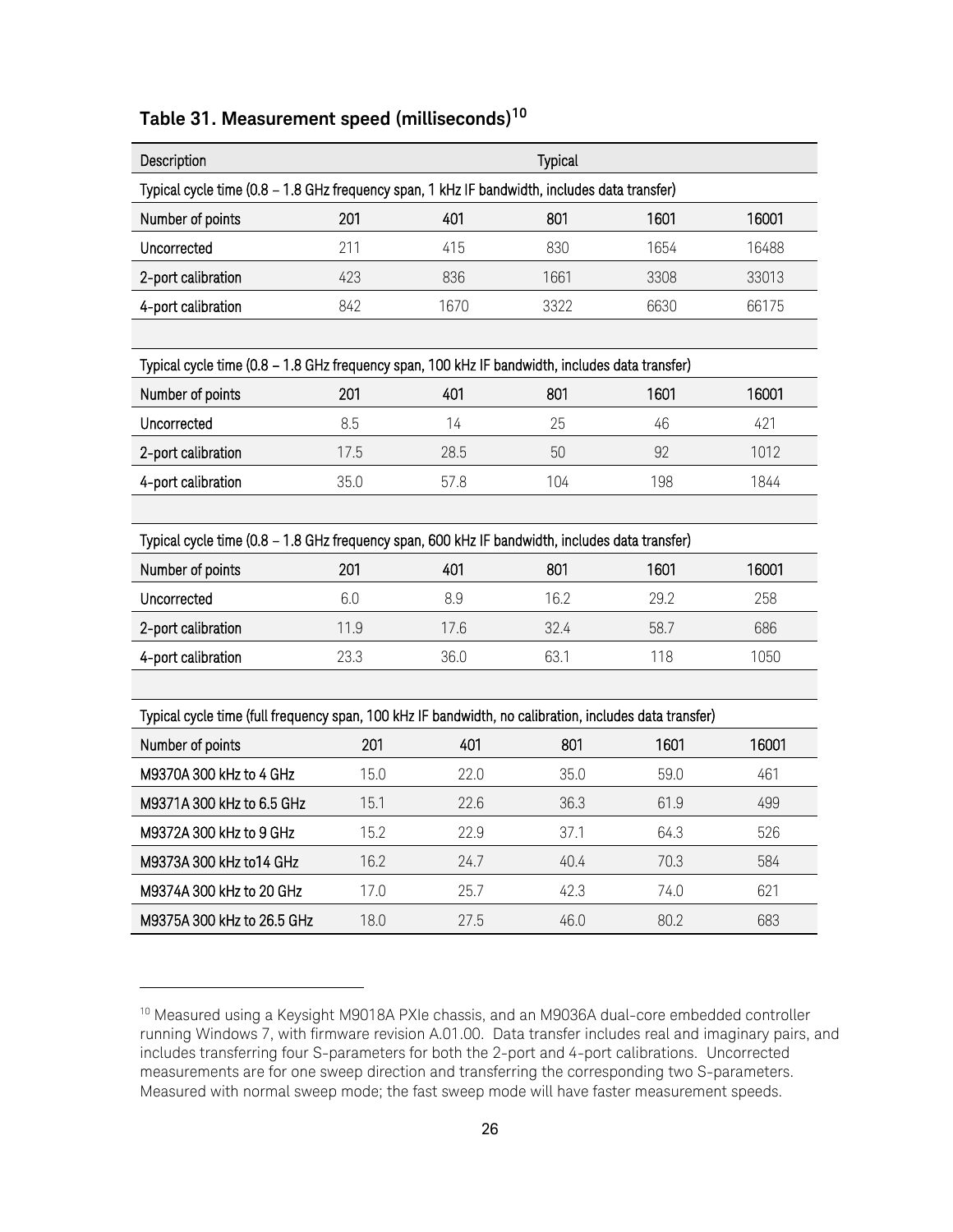### Measurement speed continued

| Typical cycle time (full frequency span, 600 kHz IF bandwidth, no calibration, includes data transfer) |      |      |      |      |       |  |
|--------------------------------------------------------------------------------------------------------|------|------|------|------|-------|--|
| Number of points                                                                                       | 201  | 401  | 801  | 1601 | 16001 |  |
| M9370A 300 kHz to 4 GHz                                                                                | 11.5 | 15.6 | 22.9 | 35.6 | 273   |  |
| M9371A 300 kHz to 6.5 GHz                                                                              | 11.8 | 16.0 | 23.6 | 37.2 | 279   |  |
| M9372A 300 kHz to 9 GHz                                                                                | 11.9 | 16.1 | 23.8 | 37.9 | 284   |  |
| M9373A 300 kHz to 14 GHz                                                                               | 121  | 17.0 | 25.4 | 40.9 | 304   |  |
| M9374A 300 kHz to 20 GHz                                                                               | 12.3 | 17.4 | 26.4 | 426  | 318   |  |
| M9375A 300 kHz to 26.5 GHz                                                                             | 12.7 | 18.3 | 27.9 | 45.6 | 347   |  |
|                                                                                                        |      |      |      |      |       |  |

### Typical cycle time (full frequency span, 100 kHz IF bandwidth, 2-port calibration, includes data transfer)

| Number of points           | 201  | 401  | 801  | 1601 | 16001 |
|----------------------------|------|------|------|------|-------|
| M9370A 300 kHz to 4 GHz    | 28.7 | 427  | 68.2 | 116  | 1154  |
| M9371A 300 kHz to 6.5 GHz  | 29.8 | 44.8 | 723  | 125  | 1272  |
| M9372A 300 kHz to 9 GHz    | 30.3 | 45.8 | 74.5 | 129  | 1448  |
| M9373A 300 kHz to 14 GHz   | 324  | 49.7 | 80.9 | 141  | 1633  |
| M9374A 300 kHz to 20 GHz   | 33.5 | 51.8 | 84.7 | 148  | 2000  |
| M9375A 300 kHz to 26.5 GHz | 35.2 | 54.8 | 911  | 161  | 2242  |

### Typical cycle time (full frequency span, 600 kHz IF bandwidth, 2-port calibration, includes data transfer)

| Number of points           | 201  | 401  | 801  | 1601 | 16001 |
|----------------------------|------|------|------|------|-------|
| M9370A 300 kHz to 4 GHz    | 22.7 | 30.9 | 45.7 | 71.0 | 705   |
| M9371A 300 kHz to 6.5 GHz  | 23.3 | 32.3 | 47.7 | 74.3 | 733   |
| M9372A 300 kHz to 9 GHz    | 23.6 | 32.3 | 47.9 | 75.9 | 757   |
| M9373A 300 kHz to 14 GHz   | 74.1 | 34.0 | 51.3 | 81.9 | 832   |
| M9374A 300 kHz to 20 GHz   | 24.8 | 35.0 | 53.1 | 85.3 | 936   |
| M9375A 300 kHz to 26.5 GHz | 25.3 | 36.6 | 55.6 | 91.1 | 1036  |

Typical cycle time (full frequency span, 600 kHz IF bandwidth, 4-port calibration, includes data transfer)

| Number of points           | 201  | 401  | 801  | 1601 | 16001 |
|----------------------------|------|------|------|------|-------|
| M9370A 300 kHz to 4 GHz    | 45.9 | 64.0 | 97.2 | 156  | 1129  |
| M9371A 300 kHz to 6.5 GHz  | 47.0 | 66.3 | 100  | 162  | 1178  |
| M9372A 300 kHz to 9 GHz    | 47.5 | 67.6 | 101  | 166  | 1216  |
| M9373A 300 kHz to 14 GHz   | 48.9 | 70.5 | 108  | 178  | 1328  |
| M9374A 300 kHz to 20 GHz   | 51.2 | 73.5 | 112  | 185  | 1410  |
| M9375A 300 kHz to 26.5 GHz | 521  | 76 7 | 120  | 198  | 1530  |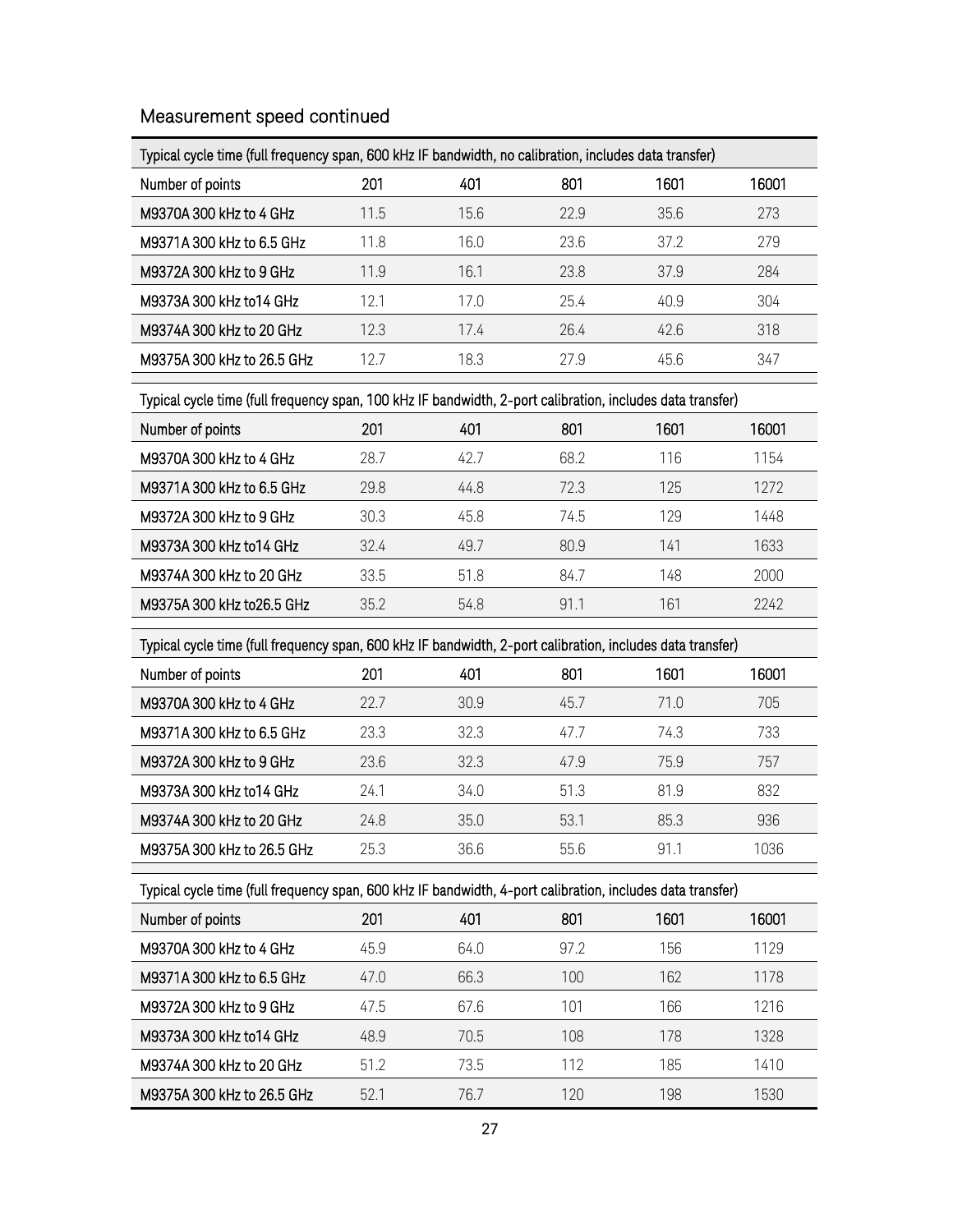#### <span id="page-27-1"></span>**Table 32. Measurement capabilities**

#### <span id="page-27-0"></span>Multiport / Multisite operation

Please refer to the relevant literature for more information on Multiport/Multisite operation. The installation guide and help file are on the CD that was shipped with the PXI module and at: <http://na.support.keysight.com/pxi/help>

- § Ordering information: <http://literature.cdn.keysight.com/litweb/pdf/5991-4885EN.pdf>
- § Hardware configuration: Installation Guide
- § Software configuration: M937xA Help file.

#### Multiport (Option 551)

The PXI VNA modules have the ability to be configured into a multiport network analyzer. Adding a second module to the PXI chassis would enable a four port vector network analyzer, and for each subsequent PXI VNA module which is added, it provides two additional test ports to the VNA. This configuration provides a full featured multiport vector network analyzer capability with full crossbar Sparameter measurement capability.

Configurations of up to 16 modules with 32 test ports have been demonstrated.

For four-port operation, all specifications apply except cross-module trace noise. Cross-module trace noise cannot be tested on individual modules. However, four-port trace noise performance will typically meet the two-port specifications.

Modules are designed and characterized to allow multiport operation beyond four ports, but performance is not warranted.

#### Anticipated Nominal Multiport Performance

The guidance provided here is given as general reference based on Keysight's internal evaluation of multiport PXIe VNA configurations. Every PXIe VNA card is tested as an individual 2-port VNA to meet or exceed the performance parameters defined within the data sheet. Multiport setups using multiple PXIe VNAs are not tested as a multi-port instrument in the factory.

In the table below:

- A check mark,  $\ddot{u}$ , indicates the performance parameter is the same as the corresponding 2-port performance.
- A filled in square, ■, indicates nominal performance parameter that is anticipated to meet 2 port performance.
- An empty diamond,  $\Diamond$ , indicates that the performance parameter may be degraded as the number of ports increases.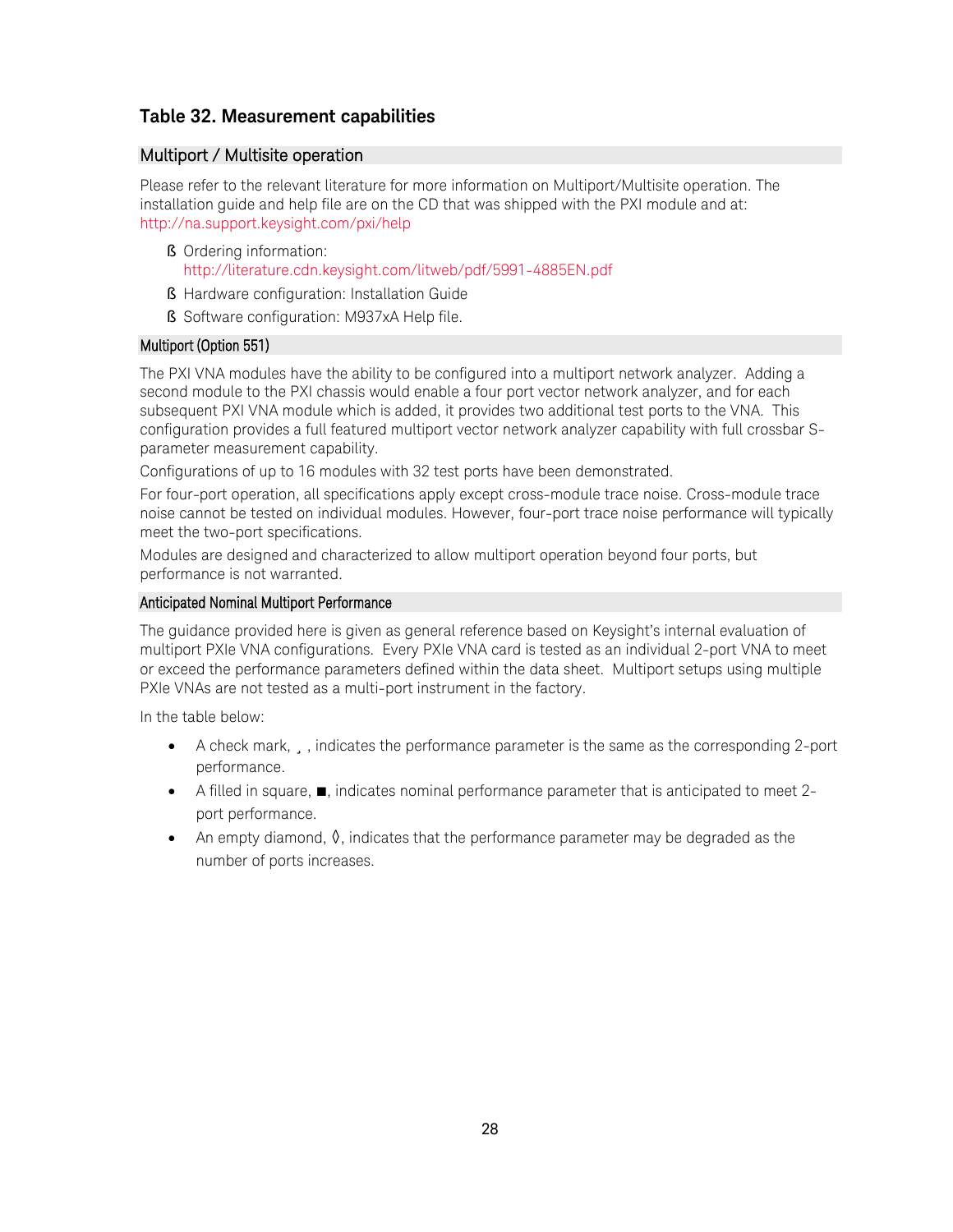| M937xA PXIe VNA multiport configuration |                                    |                                              |                                                 |  |  |  |  |
|-----------------------------------------|------------------------------------|----------------------------------------------|-------------------------------------------------|--|--|--|--|
| Performance<br>Parameter                | Setups with 4 ports<br>(2 modules) | Setups with 6 to 8 ports<br>(3 to 4 modules) | Setups with 10 to 32 ports<br>(5 to 16 modules) |  |  |  |  |
| Source Max Power                        | ü                                  | ■                                            | ■                                               |  |  |  |  |
| Noise Floor                             | ü                                  | п                                            | $\Diamond$                                      |  |  |  |  |
| Dynamic Range                           | ü                                  | п                                            | $\Diamond$                                      |  |  |  |  |
| <b>Trace Noise</b>                      | ٠                                  | ٠                                            | ♦                                               |  |  |  |  |
| Receiver<br>Compression                 | ü                                  | ■                                            | ■                                               |  |  |  |  |
| Source Power<br>Accuracy/Linearity      | ü                                  | ▬                                            | ■                                               |  |  |  |  |
| <b>Frequency Accuracy</b>               | ü                                  | ■                                            | п                                               |  |  |  |  |
| Dynamic Accuracy                        | ü                                  | п                                            | п                                               |  |  |  |  |
| Uncorrected<br>Directivity              | ü                                  | ■                                            |                                                 |  |  |  |  |
| Uncorrected Load<br>Match               | ü                                  | п                                            | ■                                               |  |  |  |  |
| <b>Uncorrected Source</b><br>Match      | ü                                  | ■                                            | п                                               |  |  |  |  |
| Crosstalk <sup>1</sup>                  | ü                                  | $\blacksquare$                               | ▬                                               |  |  |  |  |
| Tracking terms                          | ü                                  | п                                            | ▬                                               |  |  |  |  |
| Receiver stability                      | ü                                  | п                                            | п                                               |  |  |  |  |
| 0.1 dB receiver<br>compression          | ü                                  | ■                                            |                                                 |  |  |  |  |
| Source Phase noise                      | ü                                  | п                                            | п                                               |  |  |  |  |
| <b>Source Harmonics</b>                 | ü                                  | П                                            | ▬                                               |  |  |  |  |
| LO Power Out / In                       | ü                                  | ▬                                            |                                                 |  |  |  |  |

1 Cross module crosstalk performance is expected to exceed the intra-module crosstalk specification.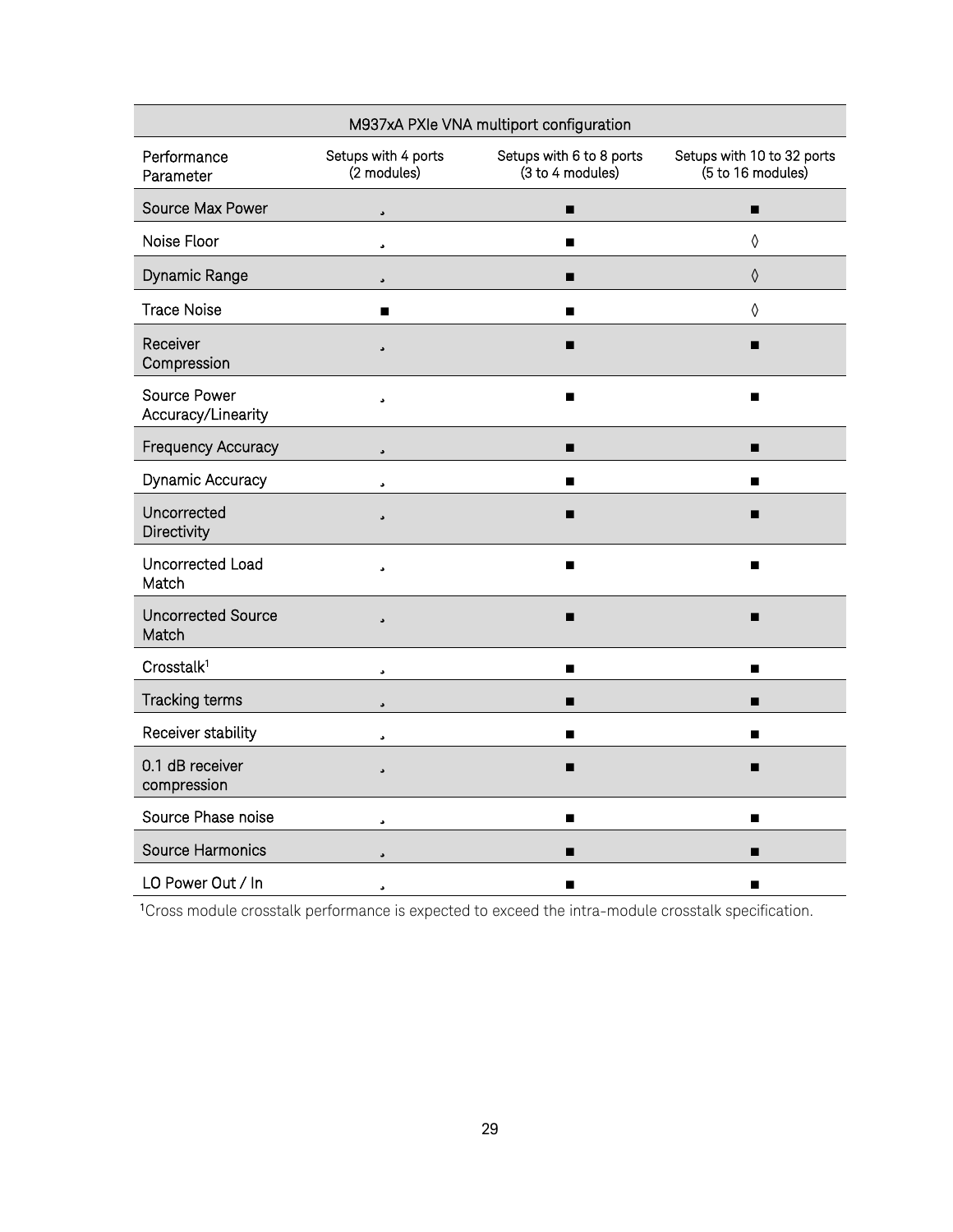#### Multisite operation

Multi-site operation is the ability to configure multiple independent PXI VNAs to operate independently in a single PXIe chassis. Up to ten independent PXI VNA instances have been demonstrated, allowing parallel testing of devices. Each instance of an independent PXI VNA can have different number of ports, and can be triggered synchronously, or asynchronously.

More than four independent PXI VNAs operating on a single controller may experience some degradation in performance due to processing limitations.

| Description              | Information                                                                                                                                                                           |
|--------------------------|---------------------------------------------------------------------------------------------------------------------------------------------------------------------------------------|
| Data points              |                                                                                                                                                                                       |
|                          | 32,001 (using controller with 32-bit OS)                                                                                                                                              |
|                          | 100,001 (using controller with 64-bit OS)                                                                                                                                             |
| Measurements             |                                                                                                                                                                                       |
|                          | S11, S21, S12 and S22 magnitude and phase                                                                                                                                             |
|                          | Full S-parameter matrix for multiport operation                                                                                                                                       |
| Formats                  |                                                                                                                                                                                       |
| Data display formats     | Log magnitude, linear magnitude, VSWR, phase, group delay, impedance, real and<br>imaginary                                                                                           |
| Channels                 |                                                                                                                                                                                       |
| Number of channels       | Up to 200 independent measurement channels. A measurement channel is<br>coupled to stimulus response settings including frequency, IF bandwidth, power<br>level and number of points. |
| IF bandwidths            |                                                                                                                                                                                       |
|                          | 10 Hz, 20 Hz, 30 Hz, 50 Hz, 100 Hz, 200 Hz, 300 Hz, 500 Hz, 1 kHz, 2 KHz, 3 kHz,<br>5 kHz, 10 kHz, 20 kHz, 30 kHz, 50 kHz, 100 kHz, 300 kHz, 600 kHz, 1.2 MHz                         |
| Group delay              |                                                                                                                                                                                       |
| Aperture (selectable)    | (frequency span)/(number of points -1)                                                                                                                                                |
| Maximum aperture         | 25% of frequency span                                                                                                                                                                 |
| Minimum delay            | Limited to measuring no more than 180° of phase change within the minimum<br>aperture.                                                                                                |
| Display range            |                                                                                                                                                                                       |
| Log magnitude S11 or S22 | -1000 to 1000 dB                                                                                                                                                                      |
| Log magnitude S21 or S12 | -1000 to 1000 dB                                                                                                                                                                      |
| Log magnitude resolution | $0.01$ dB                                                                                                                                                                             |
| Phase                    | $-180$ to $+180$ degrees                                                                                                                                                              |
| Phase resolution         | 0.01 degrees                                                                                                                                                                          |
| <b>VSWR</b>              | 1.01 to 1000                                                                                                                                                                          |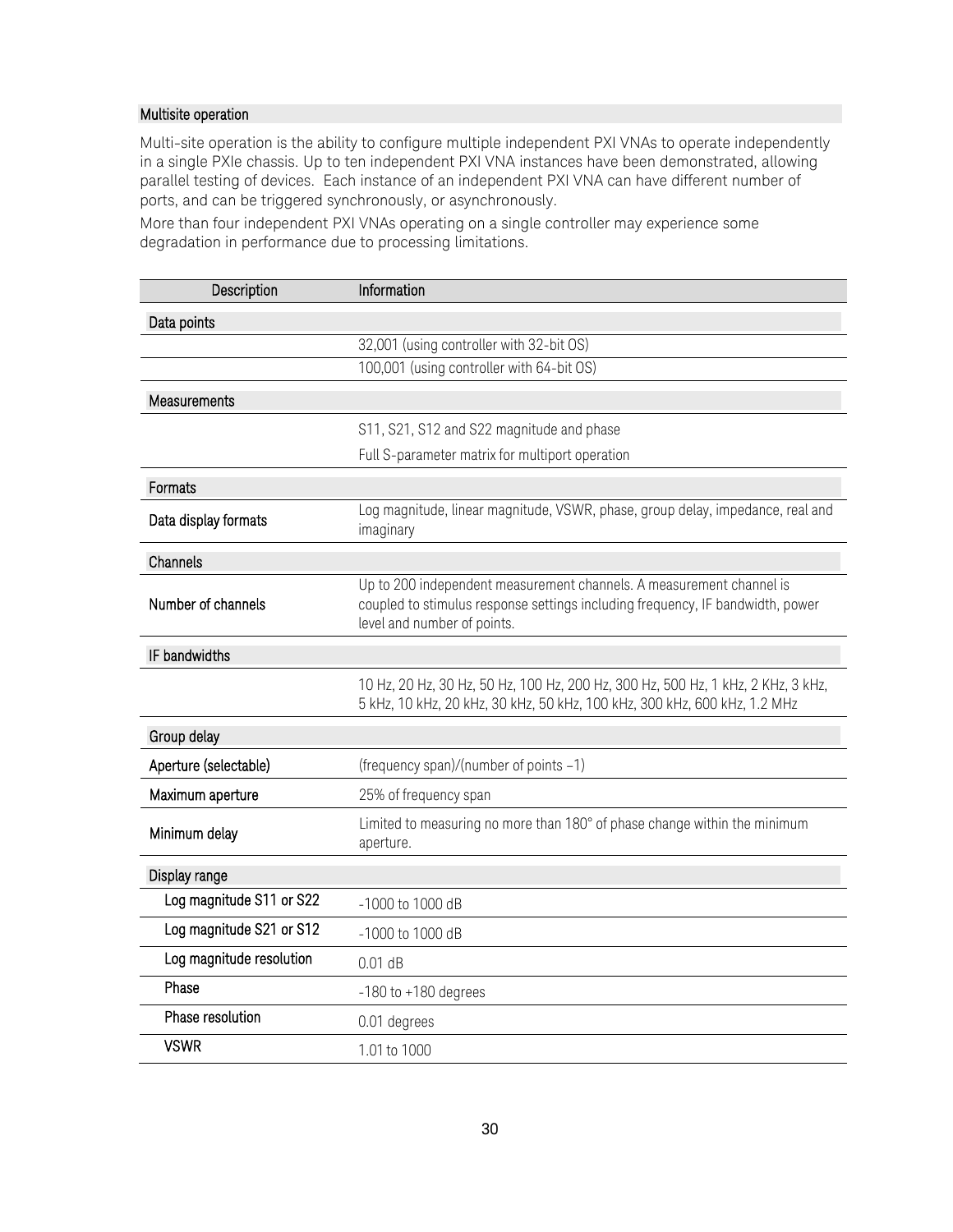| <b>VSWR</b> resolution        | 0.01                                                                                                                                                                                                                          |
|-------------------------------|-------------------------------------------------------------------------------------------------------------------------------------------------------------------------------------------------------------------------------|
| Display controls              | Can specify scale, reference level and reference position                                                                                                                                                                     |
| Averaging                     |                                                                                                                                                                                                                               |
| Averaging                     | 2 to 999 - Averages vector data on each successive sweep or by point                                                                                                                                                          |
| Trace smoothing               | Computes the moving average of adjacent data points. Smoothing aperture defines<br>the trace width (number of points) to be averaged, and ranges from 0.25% to 20%<br>of the trace width.                                     |
| <b>Traces</b>                 |                                                                                                                                                                                                                               |
| Number of traces              | Maximum 24 traces / window                                                                                                                                                                                                    |
| Markers                       |                                                                                                                                                                                                                               |
| Data markers                  | Each trace can have up to 10 independent markers that can be displayed<br>simultaneously. Delta markers are available for each marker.                                                                                        |
| Marker formats                | Default marker format is the trace format. In Smith chart or polar format, [Real<br>+Imag] or [Mag and Phase] formats are also available.                                                                                     |
| <b>Marker functions</b>       | Peak, Next Peak, Peak Left, Peak Right, Mkra Center, Min Search, Peak<br>Excursion, Peak Threshold                                                                                                                            |
| Sweep                         |                                                                                                                                                                                                                               |
| Sweep type                    | Linear, Log, Power, Segment                                                                                                                                                                                                   |
| Sweep time                    | Set sweep time in seconds                                                                                                                                                                                                     |
| Sweep trigger modes           | Set to continuous, single or hold. Sweep with internal, external, or manual trigger.                                                                                                                                          |
| <b>Display</b>                |                                                                                                                                                                                                                               |
| Display data                  | Display data, memory, data and memory, or data math                                                                                                                                                                           |
| Trace math                    | Vector division or subtraction of current linear measurement values and memory<br>data.                                                                                                                                       |
| Scale                         | Autoscale, scale, reference level, reference position                                                                                                                                                                         |
|                               | Autoscale: Automatically selects scale resolution and reference value to center the<br>trace. Autoscale all scales and all visible traces.                                                                                    |
| Title                         | Add custom titles to the display.                                                                                                                                                                                             |
| Limit lines                   | Define test limit lines that appear on the display for go/no go testing. Lines may be<br>any combination of horizontal, sloping lines, or discrete data points. Each trace can<br>have its own upper and/or lower limit line. |
| Limit test                    | Pass/fail display, audible beep                                                                                                                                                                                               |
| <b>User Calibration Types</b> |                                                                                                                                                                                                                               |
| Frequency response            | Simultaneous magnitude and phase correction of frequency response errors for<br>either reflection or transmission measurements.                                                                                               |
| Enhanced response             | Corrects for frequency response and source match for transmission measurements,<br>and provides one-port calibration for reflection measurements.                                                                             |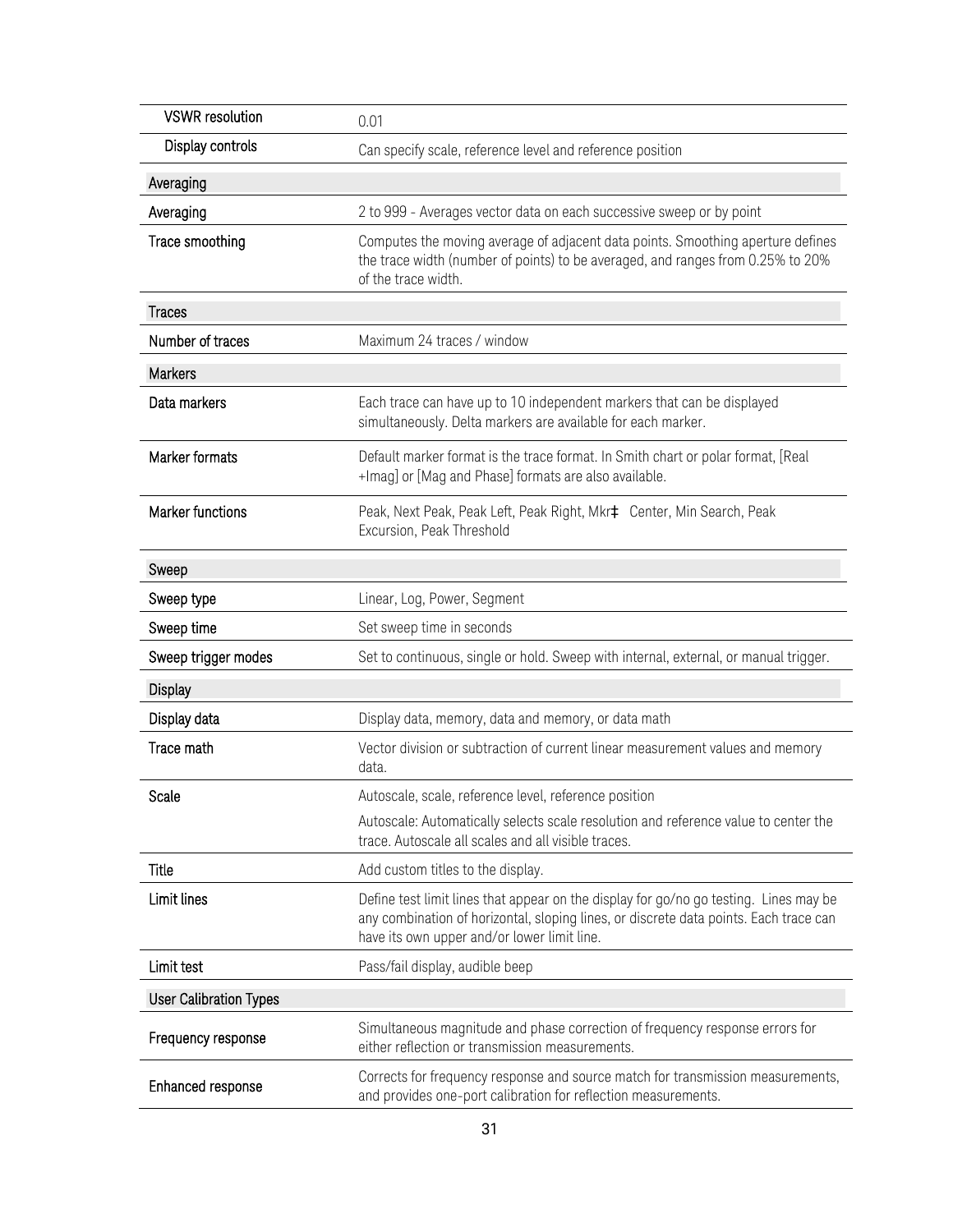| 1-port calibration            | Corrects for directivity, frequency response, and source match errors.                                                                                                                                                                                                                                                                                  |
|-------------------------------|---------------------------------------------------------------------------------------------------------------------------------------------------------------------------------------------------------------------------------------------------------------------------------------------------------------------------------------------------------|
| 2-port calibration            | Compensates for directivity, source match, reflection frequency response, load<br>match, and transmission frequency response (full two-port S-parameters).<br>Unknown thru and QSOLT are both available.                                                                                                                                                |
| Multiport calibration         | Compensates for directivity, source match, reflection frequency response, load<br>match, and transmission frequency response (full N-port S-parameters). Unknown<br>thru and QSOLT are both available.                                                                                                                                                  |
| Guided calibration wizard     | A calibration wizard is available that recommends a calibration type and calibration<br>kit based on selected parameters and connector types. Alternatively, users can<br>select their own calibration type and calibration kit.                                                                                                                        |
| Interpolated error correction | With any type of accuracy enhancement applied, interpolated mode recalculates the<br>error coefficients when the test frequencies are changed. The number of points can<br>be increased or decreased and the start/stop frequencies can be changed, but the<br>resulting frequency span must be a subset of the original calibration frequency<br>span. |
| <b>Calibration kits</b>       | Supports all calibration kits supported by the PNA, including user defined<br>calibration standards.                                                                                                                                                                                                                                                    |
| Calibration save/recall       | Enables saving or recalling user calibration                                                                                                                                                                                                                                                                                                            |
| Calibration display           | The results of the calibration standard are displayed during the measurement.                                                                                                                                                                                                                                                                           |

### <span id="page-31-0"></span>**Table 33. Software**

| Keysight IO library       | The IO library suite offers a single entry point for connection to the most common instruments<br>including AXIe, PXI, GPIB, USB, Ethernet/LAN, RS-232, and VXI test instrument from Keysight<br>and other vendors. It automatically discovers interfaces, chassis, and instruments. The<br>graphical user interface allows you to search for, verify, and update IVI instrument and soft<br>front panel drivers for modular and traditional instruments. The IO suite safely installs in side-<br>by-side mode with NI I/O software.<br>Free software download at www.keysight.com/find/iosuite |
|---------------------------|--------------------------------------------------------------------------------------------------------------------------------------------------------------------------------------------------------------------------------------------------------------------------------------------------------------------------------------------------------------------------------------------------------------------------------------------------------------------------------------------------------------------------------------------------------------------------------------------------|
| Keysight soft front panel | The PXI module includes a soft front panel (SFP), a software based graphical user interface<br>(GUI) which enables the instrument's capabilities from your PC.<br>Included on CD-ROM shipped with module or online                                                                                                                                                                                                                                                                                                                                                                               |
| <b>Command Expert</b>     | Assists in finding the right instrument commands and setting correct parameters. A simple<br>interface includes documentation, examples, syntax checking, command execution, and<br>debug tools to build sequences for integration in Excel, MATLAB, LabVIEW, VEE, and System<br>VUE.<br>Free software download at www.keysight.com/find/commandexpert                                                                                                                                                                                                                                           |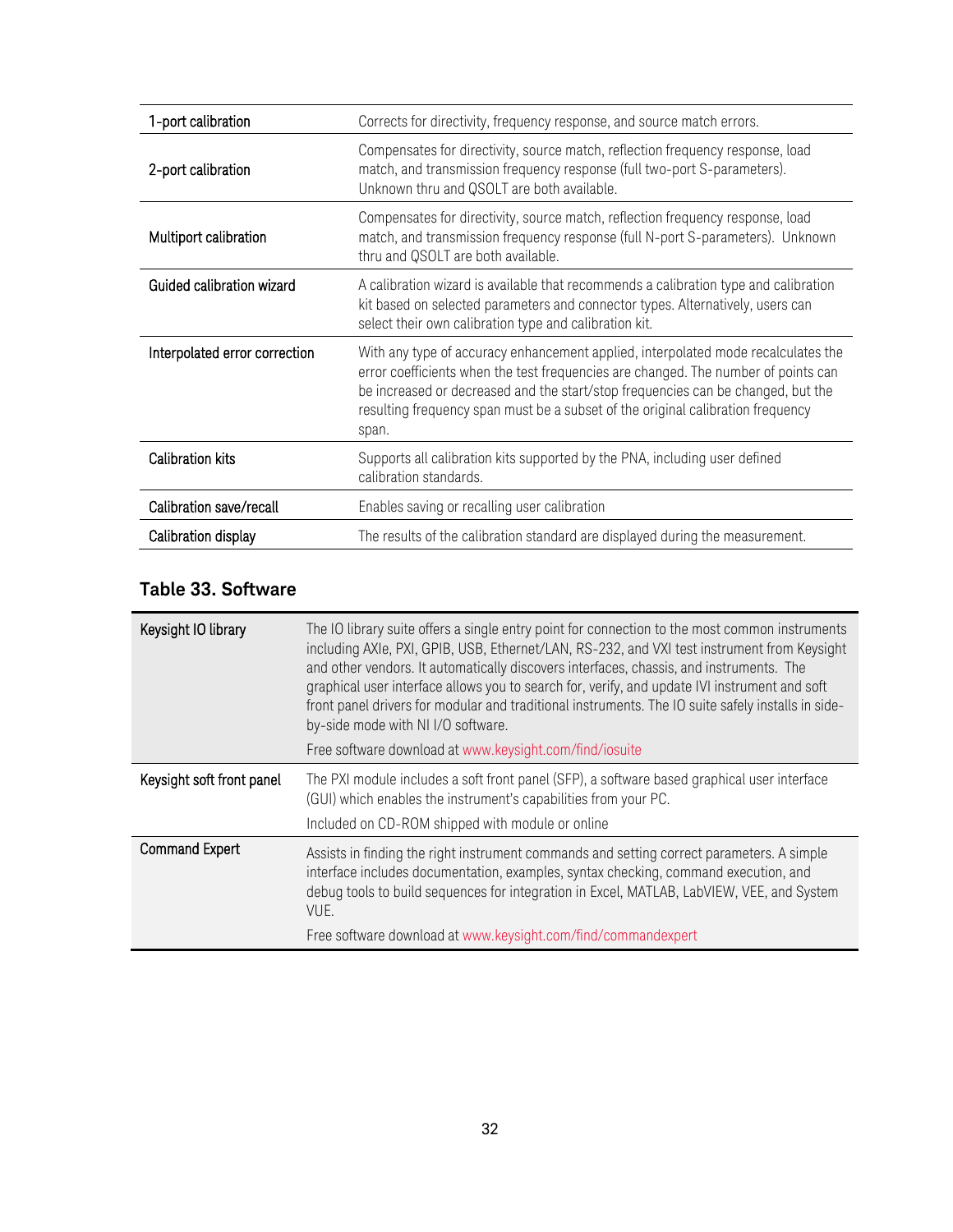| Example programs                 | Setting up a measurement<br>Guided calibration                                    |
|----------------------------------|-----------------------------------------------------------------------------------|
|                                  | Data acquisition                                                                  |
|                                  | Data transfer                                                                     |
|                                  | Included on CD-ROM shipped with module, or online at www.keysight.com/find/pxivna |
| Example programming<br>languages | C, $C^{++}$ , $C^+$ , VB, LabVIEW                                                 |